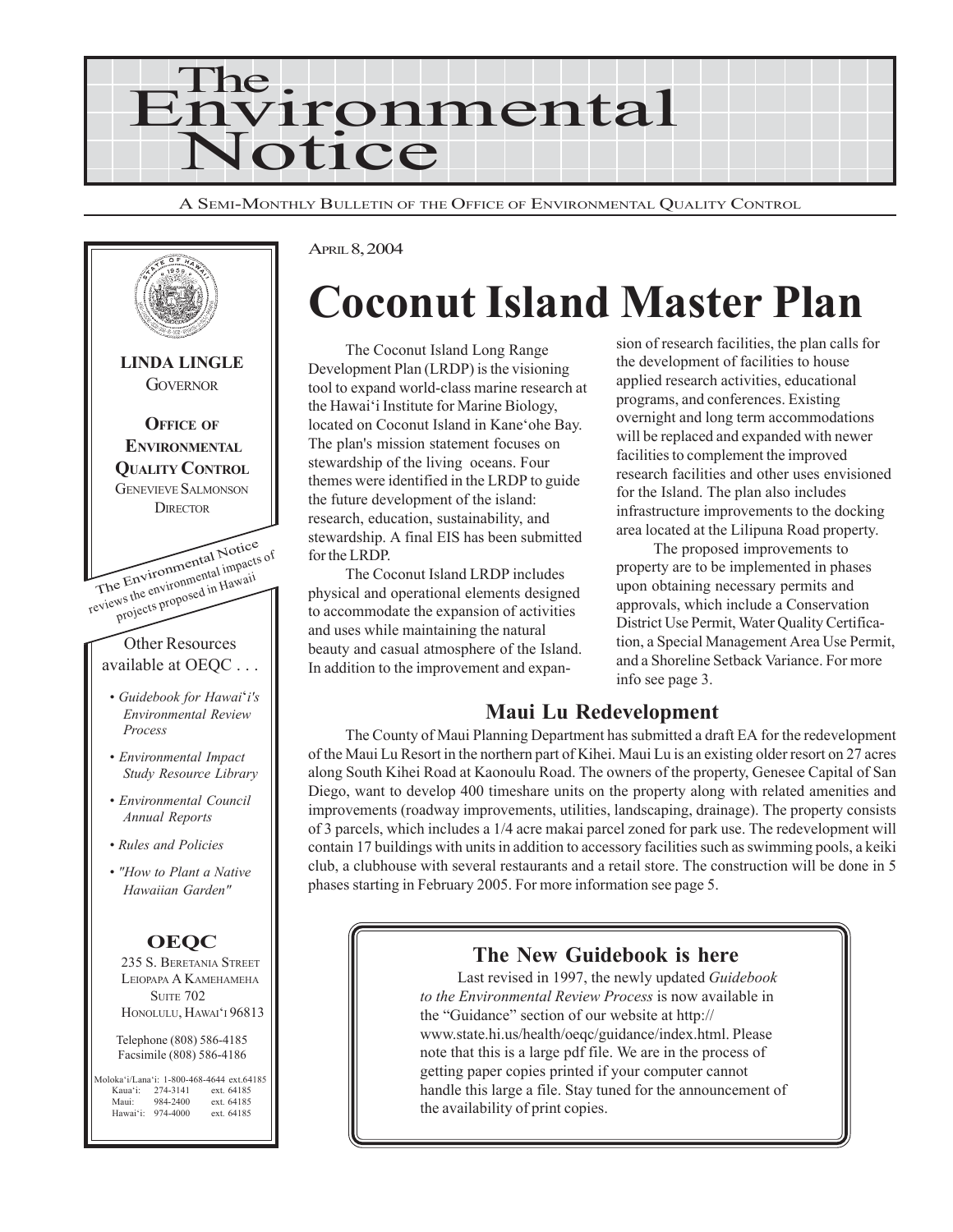# Table of Contents

APRIL 8, 2004

### **O'ahu Notices**

#### **Final Environmental Assessments/ Findings of No Significant Impacts (FONSI)**

| <b>Final Environmental Impact Statements</b>                   |  |
|----------------------------------------------------------------|--|
| (2) Coconut Island (Moku O Lo'e) Long Range Development Plan 3 |  |

#### **National Environmental Policy Act (NEPA)**

New Shopping Center, Schofield Barracks, O'ahu, Hawai'i (EA and Draft FONSI) ..................................................................................4

#### **Previously Published Projects Pending Public Comments**

|--|--|--|--|

# **Maui Notices**

| <b>Draft Environmental Assessments</b>                       |
|--------------------------------------------------------------|
| <b>Final Environmental Assessments</b>                       |
| <b>Findings of No Significant Impacts (FONSI)</b>            |
| (2) Hana Community Health and Wellness Village (Revised) 5   |
|                                                              |
| <b>Previously Published Projects Pending Public Comments</b> |
|                                                              |
|                                                              |
|                                                              |

### **Moloka'i Notices**

| <b>Previously Published Projects Pending Public Comments</b> |  |
|--------------------------------------------------------------|--|
|                                                              |  |

### **Hawai'i Notices**

#### **Draft Environmental Assessments**

### **Kaua'i Notices**

#### **Draft Environmental Assessments**

(1) Ku'ia Natural Area Reserve Ungulate-Proof Fencing ............... 10

### **Land Use Commission Notices**

# **Conservation District Notices**

### **Shoreline Notices**

### **Pollution Control Permit Applications**

|--|

### **Coastal Zone News**

| (1) Supplemental Deck at Ala Wai Boat Harbor Slip 728, Oahu  16 |
|-----------------------------------------------------------------|
| (2) Maintenance Dredging at Kahe Generating Station Cooling     |
|                                                                 |
|                                                                 |



*We provide access to our activities without regard to race, color, national origin (including language), age, sex, religion, or disability. Write or call OEQC or our departmental Affirmative Action Officer at Box 3378, Honolulu, HI 96801-3378 or at (808) 586- 4616 (voice/tty) within 180 days of a problem. OEQC intends to make the information in this bulletin accessible to everyone. Individuals that require this material in a different format (such as large type or braille), should contact our office for assistance.*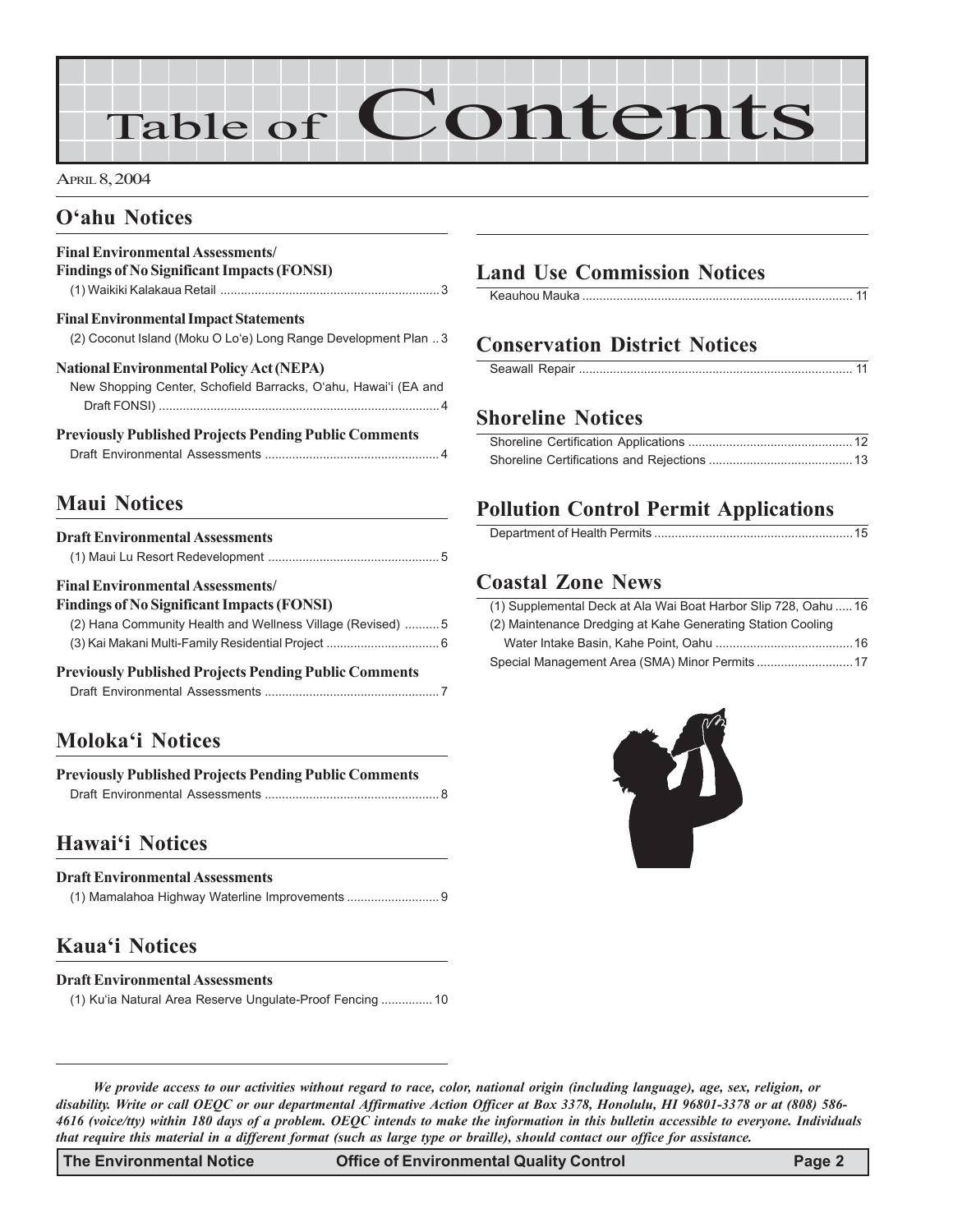# **Final Environmental Assessments/ Findings of No Significant Impacts (FONSI)**

### **(1) Waikiki Kalakaua Retail**

| District:                         | Honolulu                               |
|-----------------------------------|----------------------------------------|
| <b>TMK:</b>                       | 2-6-22: 9, 14 & 24                     |
| Applicant:                        | Robertson Properties Group             |
|                                   | 120 N. Robertson Blvd.                 |
|                                   | Los Angeles, CA 90048                  |
|                                   | Contact: Tim Kolvoord (310-855-8484)   |
| <b>Approving Agency/Accepting</b> |                                        |
| <b>Authority:</b>                 | City and County of Honolulu            |
|                                   | Department of Planning and Permitting  |
|                                   | 650 S. King Street, 7th Floor          |
|                                   | Honolulu, Hawai'i 96813                |
|                                   | Contact: Geri Ung (527-6044)           |
| <b>Consultant:</b>                | PlanPacific, Inc.                      |
|                                   | 345 Queen Street, Suite 802            |
|                                   | Honolulu, Hawai'i 96813                |
|                                   | Contact: Lisa Imata (521-9418 x 15)    |
| Status:                           | FEA/FONSI issued, project may proceed. |
| <b>Permits</b>                    | Waikiki Special District,              |
| Required:                         | Demolition, Grading, Building          |
|                                   |                                        |

The Robertson Properties Group proposes to construct a new retail building on the site of the former Waikiki Theater 3, TMK 2-6-22:009,located at 2280/2284 Kalakaua Avenue. The proposed building is planned for three stories with stores on the ground floor and restaurants on the upper floors. The old theater building is currently in the process of being demolished. The new retail building would have a smaller footprint than that of the theater. Currently, there are several small vendors operating from individual carts at the rear of the property and along the side adjacent to Duke's Lane. It is proposed that the increased open space at the back of the property be made available for additional small vendors.

TMK parcels 2-6-22:014 and 024 are linked to parcel 009 under a joint development agreement. The former Waikiki Theaters 1 & 2 building, a 10-story parking structure, and the IMAX facility occupy parcels 014 and 024. No changes are planned for these structures except for interior renovations for new retail uses in the space of the former Waikiki Theaters 1 & 2. Vehicular access, loading areas, pedestrian circulation, and parking are shared among the three parcels. No changes are proposed except for minor modifications to the loading space.

# APRIL 8, 2004 **1 2**

**O'ahu Notices**

# **Final Environmental Impact Statements**

# **(2) Coconut Island (Moku O Lo'e) Long Range Development Plan**

| District:                         | Ko'olaupoko                                 |
|-----------------------------------|---------------------------------------------|
| TMK:                              | $4-6-01:01, 15, 16, 17, 51$                 |
| Applicant:                        | University of Hawai'i at Manoa              |
|                                   | Hawai'i Institute of Marine Biology         |
|                                   | P.O. Box 1346                               |
|                                   | Kane'ohe, Hawai'i 96744                     |
|                                   | Contact: Dr. Jane Ball (236-7411)           |
| <b>Approving Agency/Accepting</b> |                                             |
| <b>Authority:</b>                 | Governor, State of Hawai'i                  |
|                                   | c/o Office of Environmental Quality Control |
|                                   | 235 South Beretania Street, Suite 702       |
|                                   | Honolulu, Hawai'i 96813                     |
| Consultant:                       | Group 70 International, Inc.                |
|                                   | 925 Bethel Street, 5th Floor                |
|                                   | Honolulu, Hawai'i 96813                     |
|                                   | Contact: George Atta (523-5866 x 103)       |
| <b>Status:</b>                    | FEIS currently being reviewed by OEQC.      |
| <b>Permits</b>                    |                                             |
| Required:                         | CDUA, SMA, SSV                              |
|                                   |                                             |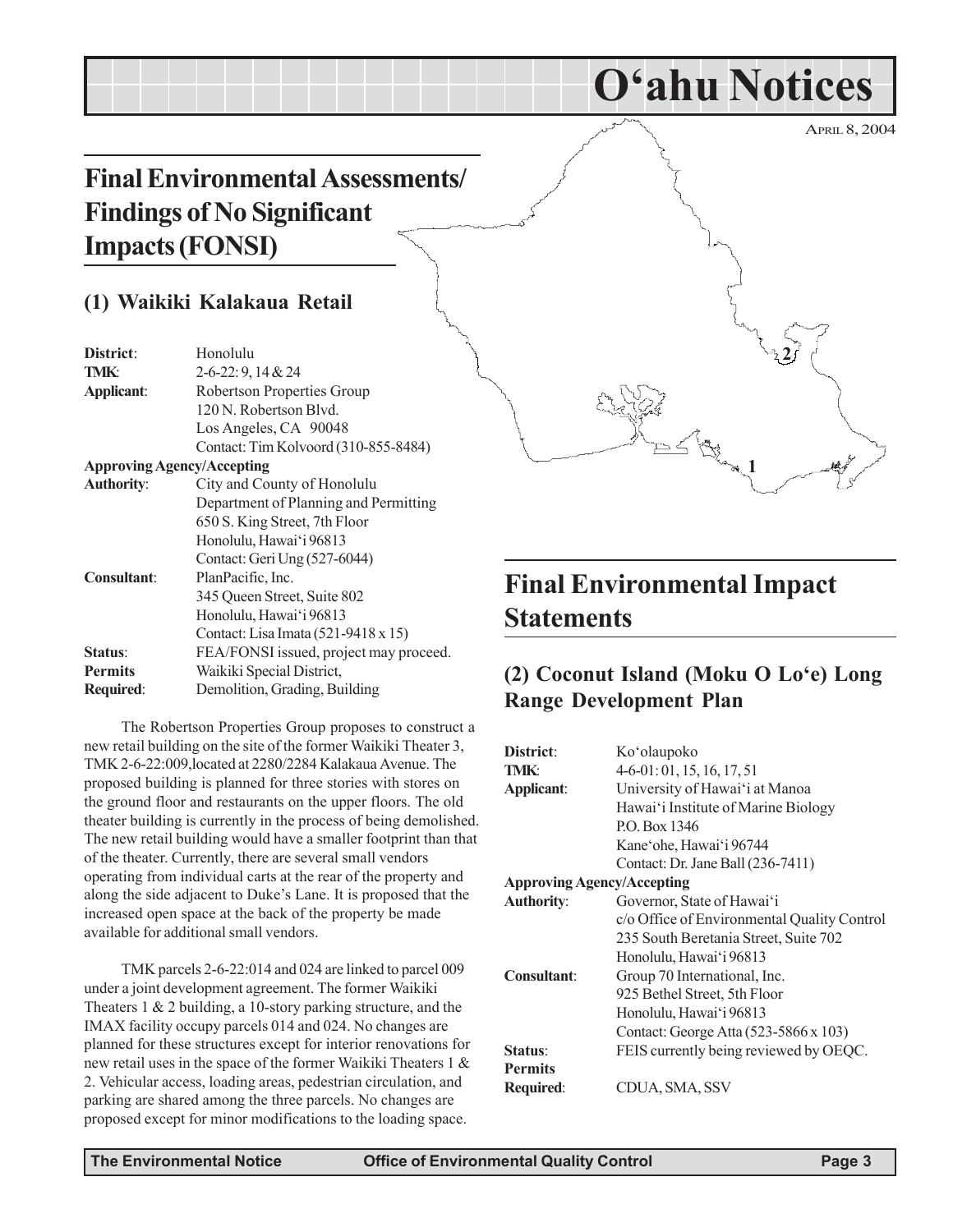# **O'ahu Notices**

#### APRIL 8, 2004

Approved in 1998 by the University of Hawai'i Board of Regents, the Coconut Island Long Range Development Plan (LRDP) is the visioning tool to expand world-class marine research at the Hawai'i Institute for Marine Biology, located on Coconut Island in Kane'ohe Bay. The plan's mission statement focuses on stewardship of the living oceans. Four themes were identified in the LRDP to guide the future development of the island: research, education, sustainability, and stewardship.

The Coconut Island LRDP includes physical and operational elements designed to accommodate the expansion of activities and uses while maintaining the natural beauty and casual atmosphere of the Island. In addition to the improvement and expansion of research facilities, the plan calls for the development of facilities to house applied research activities, educational programs, and conferences. Existing overnight and long term accommodations will be replaced and expanded with newer facilities to complement the improved research facilities and other uses envisioned for the Island. The plan also includes infrastructure improvements to the docking area located at the Lilipuna Road property.

The proposed improvements to property are to be implemented in phases upon obtaining necessary permits and approvals, which include a Conservation District Use Permit, Water Quality Certification, a Special Management Area Use Permit, and a Shoreline Setback Variance.

# **National Environmental Policy Act (NEPA)**

### **New Shopping Center, Schofield Barracks, O'ahu, Hawai'i (EA and Draft FONSI)**

| District:             | Wahiawa                                   |
|-----------------------|-------------------------------------------|
| Applicant:            | Department of the Army                    |
|                       | Contact: Peter Yuh, Jr. (656-2878 x 1051) |
| <b>Public Comment</b> |                                           |
| Deadline:             | May 8, 2004                               |

The Army Air Force Exchange Service (AAFES) has prepared an Environmental Assessment (EA) and Draft Finding of No Significant Impact (FNSI) for the construction of a 177,000 square foot, New Shopping Center at Schofield Barracks, O'ahu, Hawai'i. The proposed project would entail demolition of existing AAFES facilities and construction of a

new shopping center on the existing 18-acre AAFES retail facilities site. The new facility would expand, modernize, and consolidate existing AAFES retail activities into one main building with approximately 679 parking spaces.

Based on the information compiled during the preparation of the EA, it has been concluded that the construction of the New Shopping Center at Schofield Barracks would not have any unmitigable, significant direct, indirect, or cumulative adverse impacts on the environment. As such, this proposed action does not require the completion of an Environmental Impact Statement, as defined by the Council of Environmental Quality regulations (40 CFR 1500-1508) and 32 CFR Part 651.

Copies of the EA and Draft FNSI are available for review and can be obtained upon request by contacting Peter Yuh, Jr. at 656-2878, extension 1051. Any comments should be provided by May 8, 2004 and sent to: Peter Yuh, Jr.,Environmental Division (APVG-GWV), Directorate of Public Works, U.S. Army Garrison, Hawai'i, 947 Wright Ave, Wheeler Army Airfield, Schofield Barracks, HI 96857-5013.

At the conclusion of the review period the Army will respond to any comments, and finalize and sign the FSNI, if appropriate.

# **Previously Published Projects Pending Public Comments**

#### **Draft Environmental Assessments**

#### **Aloha Surf Hotel**

| Applicant:                        | Laeroc Aloha Surf, LLC                |
|-----------------------------------|---------------------------------------|
|                                   | 1334 Park View Avenue, Suite 24       |
|                                   | Manhattan Beach, CA 90266             |
|                                   | Contact: Donna Leong, Esq. (521-9232) |
| <b>Approving Agency/Accepting</b> |                                       |
| <b>Authority:</b>                 | City and County of Honolulu           |
|                                   | Department of Planning and Permitting |
|                                   | 650 South King Street                 |
|                                   | Honolulu, Hawai'i 96813               |
|                                   | Contact: Jamie Peirson (527-5754)     |
| <b>Public Comment</b>             |                                       |
| <b>Deadline:</b>                  | April 22, 2004                        |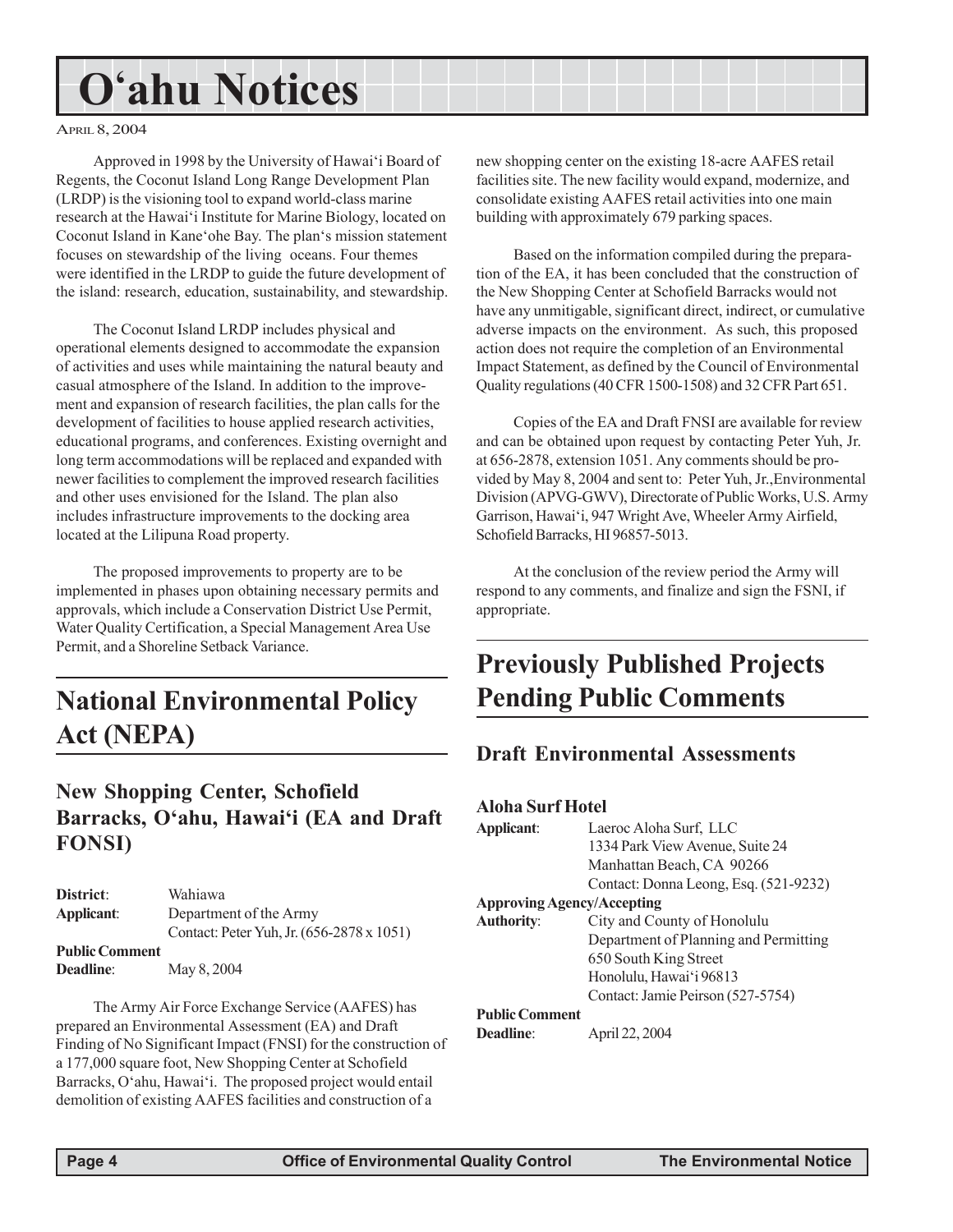# **Maui Notices**

APRIL 8, 2004

**2**

# **Draft Environmental Assessments**

## **(1) Maui Lu Resort Redevelopment**

| District:                         | Wailuku                                     |  |
|-----------------------------------|---------------------------------------------|--|
| <b>TMK:</b>                       | 3-9-001:083,086,120                         |  |
| Applicant:                        | Genesee Capital                             |  |
|                                   | 4037 Porte de Palmas, Suite 90              |  |
|                                   | San Diego, CA 92122                         |  |
|                                   | Contact: Gregory Schneider (858-452-9950)   |  |
| <b>Approving Agency/Accepting</b> |                                             |  |
| <b>Authority:</b>                 | County of Maui, Maui Planning Commission    |  |
|                                   | c/o Planning Department                     |  |
|                                   | 250 South High Street                       |  |
|                                   | Wailuku, Hawai'i 96793                      |  |
|                                   | Contact: Ms. Kivette Caigoy (270-7735)      |  |
| <b>Consultant:</b>                | Chris Hart & Partners                       |  |
|                                   | 1955 Main Street, Suite 200                 |  |
|                                   | Wailuku, Hawai'i 96793                      |  |
|                                   | Contact: Chris Hart (242-1955)              |  |
| <b>Public Comment</b>             |                                             |  |
| Deadline:                         | May 10, 2004                                |  |
| Status:                           | DEA First Notice pending public comment.    |  |
|                                   | Address comments to the applicant with      |  |
|                                   | copies to the approving agency or accepting |  |
|                                   | authority, the consultant and OEQC.         |  |
| <b>Permits</b>                    | SMA, NPDES, Grading, Building,              |  |
| Required:                         | Electrical, Plumbing                        |  |

The subject property is located on both sides of South Kihei Road at the intersection of Ka'ono'ulu Road, Kihei, island of Maui. The project site is approximately 27.282 acres and partially abuts the ocean.

The purpose of this application is to redevelop the Maui Lu Resort in a phased construction of 400 timeshare units comprised of a mixture of one, two, three, and four story buildings, along with related service and recreational amenities, and landscape planting, parking, infrastructure and utility improvements. The proposed action involves demolition and removal of the existing Maui Lu Resort complex on the mauka property. On the makai parcel, a two-story oceanfront structure parallel with South Kihei Road will be replaced with a singlestory beach club. The other two existing buildings will be reduced in size and renovated. The demolition and construction of phase No. 1 are expected to commence in February, 2005.

Enhancements to the shoreline area may include beach nourishment, sand dune stabilization, and/or improved public beach access. Improvements proposed to mitigate the traffic impacts of the project are (1) signal at the intersection of South Kihei Road at Ka'ono'ulu Road, (2) landscaped median along South Kihei Road to provide refuge for pedestrian crossing and calming traffic, (3) sidewalks on both sides of South Kihei Road and along Ka'ono'ulu Road adjacent to project, and (4) widen Ka'ono'ulu Road andprovide left turn storage lanes into the project.

# **Final Environmental Assessments/Findings of No Significant Impacts (FONSI)**

# **(2) Hana Community Health and Wellness Village (Revised)**

| District:   | Hana                                    |
|-------------|-----------------------------------------|
| <b>TMK:</b> | 1-4-03: 22 and 24                       |
| Applicant:  | Hana Community Health Center, Inc.      |
|             | P.O. Box 807                            |
|             | Hana, Hawai'i 96713                     |
|             | Contact: Cheryl Vasconcellos (248-7515) |

**1,3**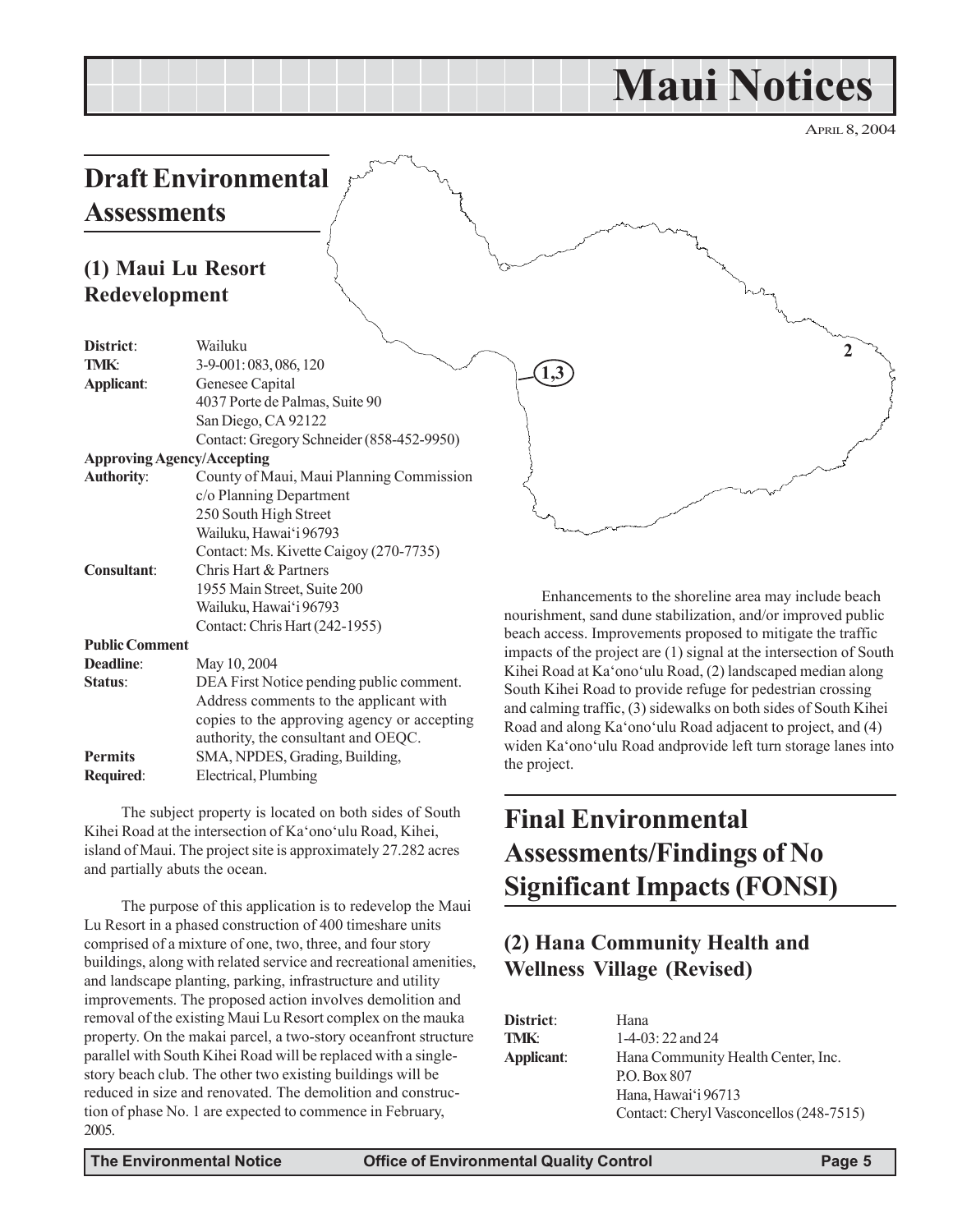# **Maui Notices**

APRIL 8, 2004

#### **Approving Agency/Accepting**

| <b>Authority:</b>  | Department of Land and Natural Resources |
|--------------------|------------------------------------------|
|                    | 54 South High Street                     |
|                    | Wailuku, Hawai'i                         |
|                    | Contact: Jason Koga (984-8103)           |
| <b>Consultant:</b> | Munekiyo & Hiraga                        |
|                    | 305 High Street, Suite 104               |
|                    | Wailuku, Hawai'i 96793                   |
|                    | Contact: Michael Munekiyo (244-2015)     |
| Status:            | FEA/FONSI issued, project may proceed.   |
| <b>Permits</b>     | NPDES, Building, Grading,                |
| <b>Required:</b>   | Land Use District Boundary Amendment     |
|                    |                                          |

The applicant, Hana Community Health Center, Inc., is proposing to develop the Hana Community Health and Wellness Village on lands. In May of 2000, the County of Maui, Office of the Mayor, acting as the Accepting Agency, issued a Finding of No Significant Impact (FONSI) for the proposed redevelopment of the Hana Community Health Center. Since the issuance of the FONSI, programmatic and design requirements for the project have been modified to incorporate a more traditional Hawaiian design theme, as well as additional facility uses. The Hana Health and Wellness Village will be developed in phases and is expected to be a self-supporting venture. Anticipated to expand Hana's employment base by more than 100 new, quality jobs at project maturity, the Hana Health and Wellness Village will incorporate traditional healing practices and ways of living as part of an integrated, holistic approach to better health and fitness. Additional benefits will include revitalization of Hana's economic base, development of a skilled, competitive work force and enhancement of Hana's rural lifestyle.

Parcel 24 and Parcel 22 are both designated by the Hana Community Plan as Public/Quasi-Public. The State Land Use designation for Parcel 24 is Rural, while Parcel 22 is designated as both Rural and Agricultural. To establish entitlement consistency, an application for a District Boundary Amendment from the Agricultural and Rural districts to the Urban district will be filed. In addition, both parcels are zoned Interim by the County of Maui, necessitating a Change in Zoning to the Public/Quasi-Public zoning district. At full build-out, the proposed parking count will not meet current code requirements.The project will be developed in three (3) phases. Therefore, a variance from Chapter 19.76 of the Maui County Code relating to off-street parking and loading will be required for Phase 3.

The project will be funded through a combination of federal and private funds. Estimated cost of construction is anticipated to be \$26.0 million and will take approximately 5 to 7 years to complete, depending on the availability of funds.

This Final Revised Environmental Assessment has been prepared pursuant to Chapter 343, Hawai'i Revised Statutes, and Title 11, Chapter 200, Administrative Rules, Department of Health, State of Hawai'i. Because the proposed project involves the use of lands owned by the State of Hawai'i, the Department of Land and Natural Resources (DLNR) is acting as the approving agency.

# **(3) Kai Makani Multi-Family Residential Project**

| District:                         | Wailuku                                 |
|-----------------------------------|-----------------------------------------|
| <b>TMK:</b>                       | 3-9-001:025; 3-9-041:002, 003, 026, 038 |
| Applicant:                        | Aheahe Makani, LLC                      |
|                                   | 825 Vann Ness Ave., #301                |
|                                   | San Francisco, CA 94109-7837            |
|                                   | Contact: Adam Sparks (415-776-1170)     |
| <b>Approving Agency/Accepting</b> |                                         |
| <b>Authority:</b>                 | County of Maui                          |
|                                   | Department of Planning                  |
|                                   | 250 South High Street                   |
|                                   | Wailuku, Hawai'i 96793                  |
|                                   | Contact: Joseph Alueta (270-7735)       |
| Consultant:                       | Chris Hart & Partners, Inc.             |
|                                   | Landscape Architecture and Planning     |
|                                   | 1955 Main Street, Suite 200             |
|                                   | Wailuku, Hawai'i 96793                  |
|                                   | Contact: Chris Hart (242-1955)          |
| Status:                           | FEA/FONSI issued, project may proceed.  |
| <b>Permits</b>                    | SMA, Planned Development Approval,      |
| Required:                         | Flood Hazard Development, Grading,      |
|                                   | <b>Building</b>                         |

Aheahe Makani LLC is requesting a Special Management Area (SMA) Permit in order to develop 112 multi-family residential units on an undeveloped 10.442-acre parcel. The subject property will be developed in accordance with Maui County Code, Chapter 19.32, "Planned Development", which allows for a mixture of uses, densities, and/or dwelling units on lands including more than one zoning district. The proposed project is situated along South Kihei Road, across from the Maipoina'oeia'u Beach Park (Kihei Memorial Beach Park), on property identified as TMK Nos. 3-9-041: 002, 003, 026, and 038. Improvements are also proposed for Maipoina'oeia'u Beach Park, identified as TMK No. 3-9-001:025, in order to satisfy the project's park dedication requirements.

Kai Makani is comprised of 28 3-bedroom models and 84 2-bedroom models along with supporting infrastructure includingpaved driveways, water, sewer, and drainage facilities.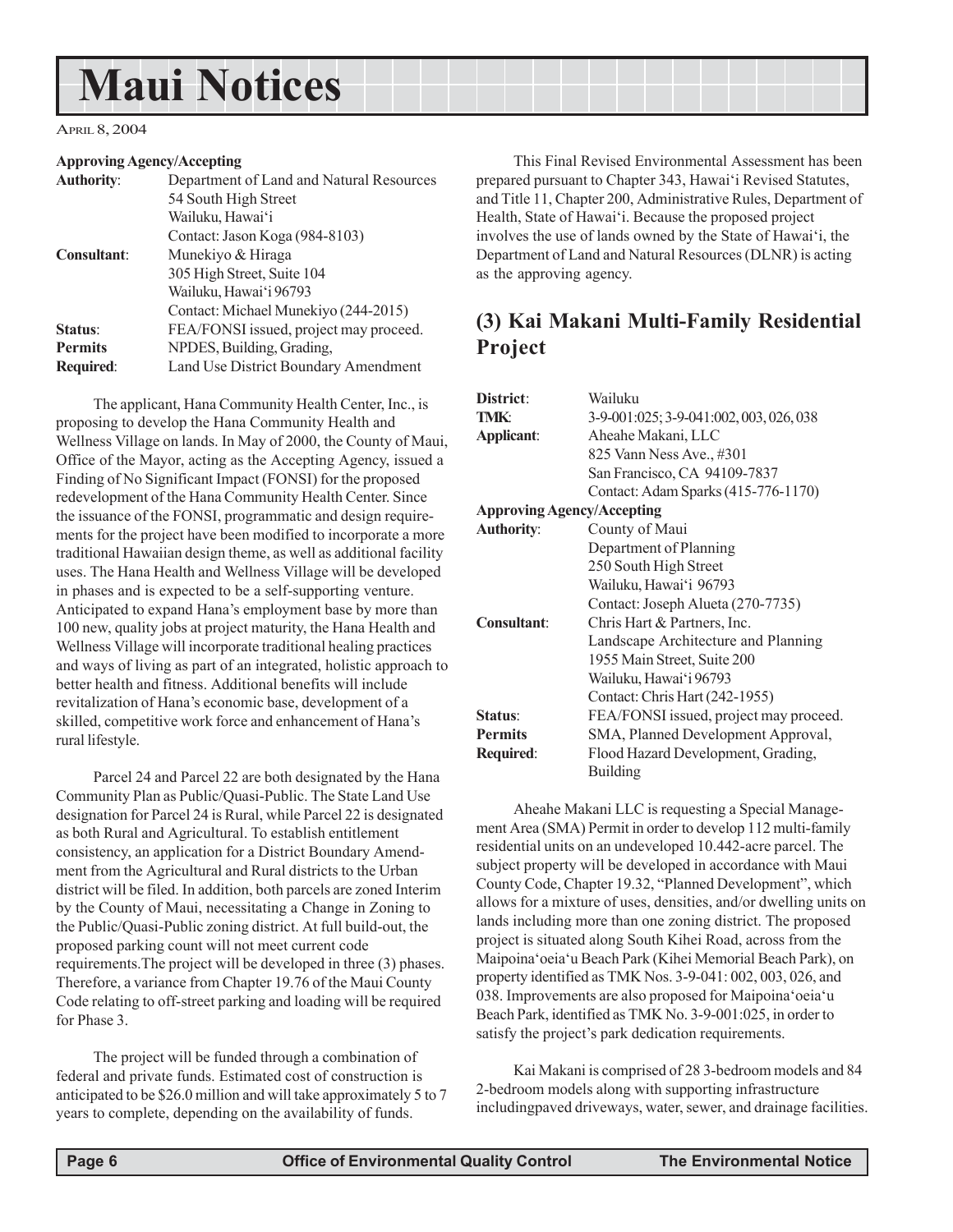

On-site recreation facilities include the provision of a private recreation cabana and swimming pool. A bicycle/pedestrian path linking Kenolio Road and South Kihei Road along the project's northern boundary is also planned. Improvements to Maipoina'oeia'u Beach Park include the provision of 37 parallel parking stalls along South Kihei Road, landscape planting and beautification within the park, and a 3-car loading zone. Access to the project will be provided from two driveways located along South Kihei Road and a single driveway along Kenolio Road.

Kai Makani has been designed to include a mixture of four, six, eight, and ten unit building types dispersed throughout the project. The project's South Kihei Road frontage will be developed with four and six unit buildings to break up the massing along the roadway and to preserve ocean views from buildings located at the rear of the property. The project is designed to reflect and amplify the multi-family and singlefamily residential character of the immediate neighborhood.

The Final Environmental Assessment concludes that the project should not result in significant environmental impacts to surrounding properties, nearshore waters, natural resources, or archaeological and historic resources on the site or in the immediate area. Public infrastructure and services including roadways, sewer and water systems, medical facilities, police and fire protection, parks, and schools, are, or will be adequate to serve the project and will therefore not be significantly impacted by the project. The proposed project will not impact public view corridors and will not produce significant adverse impact upon the visual character of the site and its immediate environs.

In light of the foregoing, the proposed project will not result in significant environmental impacts to the environment and a Finding of No Significant Impact (FONSI) is warranted.

# **Previously Published Projects Pending Public Comments**

#### **Draft Environmental Assessments**

#### **Hana Landfill Land Acquisition**

**Applicant**: County of Maui, Department of Public Works & Environmental Management 200 South High Street Wailuku, Hawai'i 96793 Contact: John Harder (270-7881)

**Approving Agency/Accepting Authority**: Same as above. **Public Comment Deadline**: April 22, 2004

#### **'Iao Water Treatment Facility Upgrade**

**Applicant**: County of Maui Department of Water Supply 200 South High Street Wailuku, Hawai'i 96793 Contact: Wendy Taomoto (270-7835); Fax: (270-7833) **Approving Agency/Accepting Authority**: Same as above **Public Comment Deadline**: April 22, 2004

#### **Ka'anapali Single Family Residential Subdivision**

| <b>Applicant:</b>                 | Landtec, Inc.                          |
|-----------------------------------|----------------------------------------|
|                                   | 2530 Keka'a Drive, Suite C-1           |
|                                   | Ka'anapali, Hawai'i 96761              |
|                                   | Contact: G. Robert Johnston (661-3232) |
| <b>Approving Agency/Accepting</b> |                                        |
| <b>Authority:</b>                 | County of Maui                         |
|                                   | Maui Planning Commission               |
|                                   | c/o Department of Planning             |
|                                   | 250 South High Street                  |
|                                   | Wailuku, Hawai'i 96793                 |
|                                   | Contact: Ms. Kivette Caigoy (270-7735) |
| <b>Public Comment</b>             |                                        |
| $\cdots$                          |                                        |

**Deadline:** April 22, 2004

#### **Ke Ali'i Kai II Subdivision and Related Offsite Improvements Applicant**: KAK II LLC

| <b>Applicant</b> :                | KAK IHJA.                             |
|-----------------------------------|---------------------------------------|
|                                   | 220 South King Street, Suite 2170     |
|                                   | Honolulu, Hawai'i 96813               |
|                                   | Contact: Takeshi Matsukata (585-8397) |
| <b>Approving Agency/Accepting</b> |                                       |
| <b>Authority:</b>                 | County of Maui                        |
|                                   | Department of Planning                |
|                                   | 250 South High Street                 |
|                                   | Wailuku, Hawai'i 96793                |
|                                   | Contact: Kivette Caigoy (270-7811)    |
| <b>Public Comment</b>             |                                       |
| <b>Deadline:</b>                  | April 22, 2004                        |
|                                   |                                       |

APRIL 8, 2004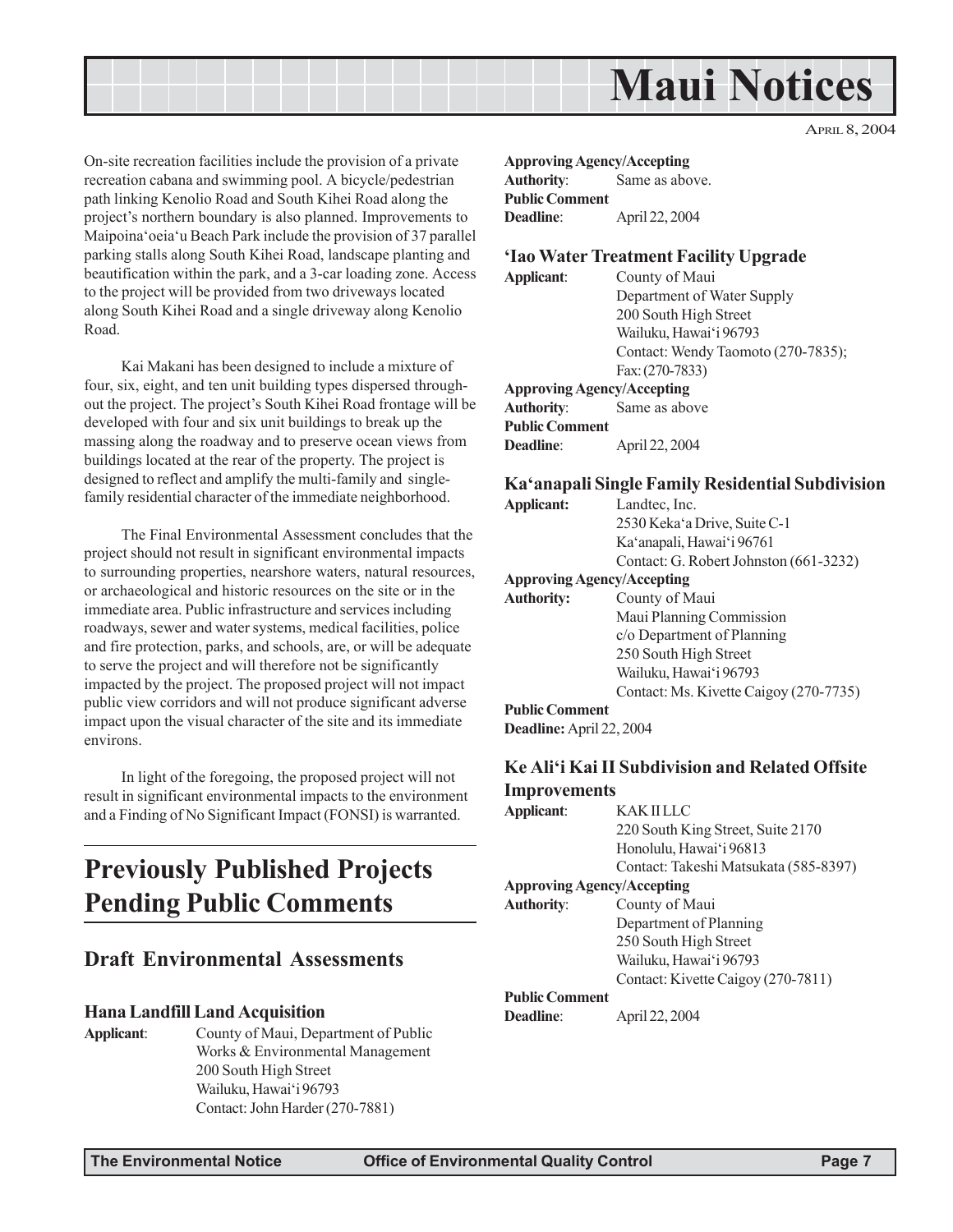# **Maui Notices**

APRIL 8, 2004

#### **University of Hawai'i Advanced Technology Center and Research Center**

**Applicant**: University of Hawai'i Institute for Astronomy 1951 East-West Road Honolulu, Hawai'i 96822

Contact: Jan Yokota (956-7935) **Approving Agency/Accepting Authority**: Same as above. **Public Comment Deadline**: April 22, 2004

#### **Final Environmental Impact Statements**

#### **Lahaina Watershed Flood Control Project**

| Applicant:        | County of Maui                            |
|-------------------|-------------------------------------------|
|                   | Department of Public Works and Waste      |
|                   | Management                                |
|                   | 200 South High Street                     |
|                   | Wailuku, Hawai'i 96793                    |
|                   | Contact: Joe Krueger (270-7745)           |
|                   | <b>Approving Agency/Accepting</b>         |
| <b>Authority:</b> | Mayor, County of Maui                     |
|                   | 250 South High Street                     |
|                   | Wailuku, Hawai'i 96793                    |
| Status:           | FEIS currently being reviewed by the Maui |
|                   | Mayor's Office. This is a joint State and |
|                   | <b>Federal EIS.</b>                       |

# **Moloka'i Notices**

# **Previously Published Projects Pending Public Comments**

### **Draft Environmental Assessments**

### **Anuenue (formerly Rainbow) Radio Facilities and**

#### **Tower, Pu'u Nana Site Applicant**: Department of Accounting and General

Services 1151 Punchbowl Street Honolulu, Hawai'i 96813 Contact: Allen Yamanoha (586-0488) **Approving Agency/Accepting Authority**: Same as above. **Consultant**: Wilson Okamoto Corporation 1907 South Beretania Street, Suite 400 Honolulu, Hawai'i 96826 Contact: John Sakaguchi (946-2277) **Public Comment Deadline**: April 22, 2004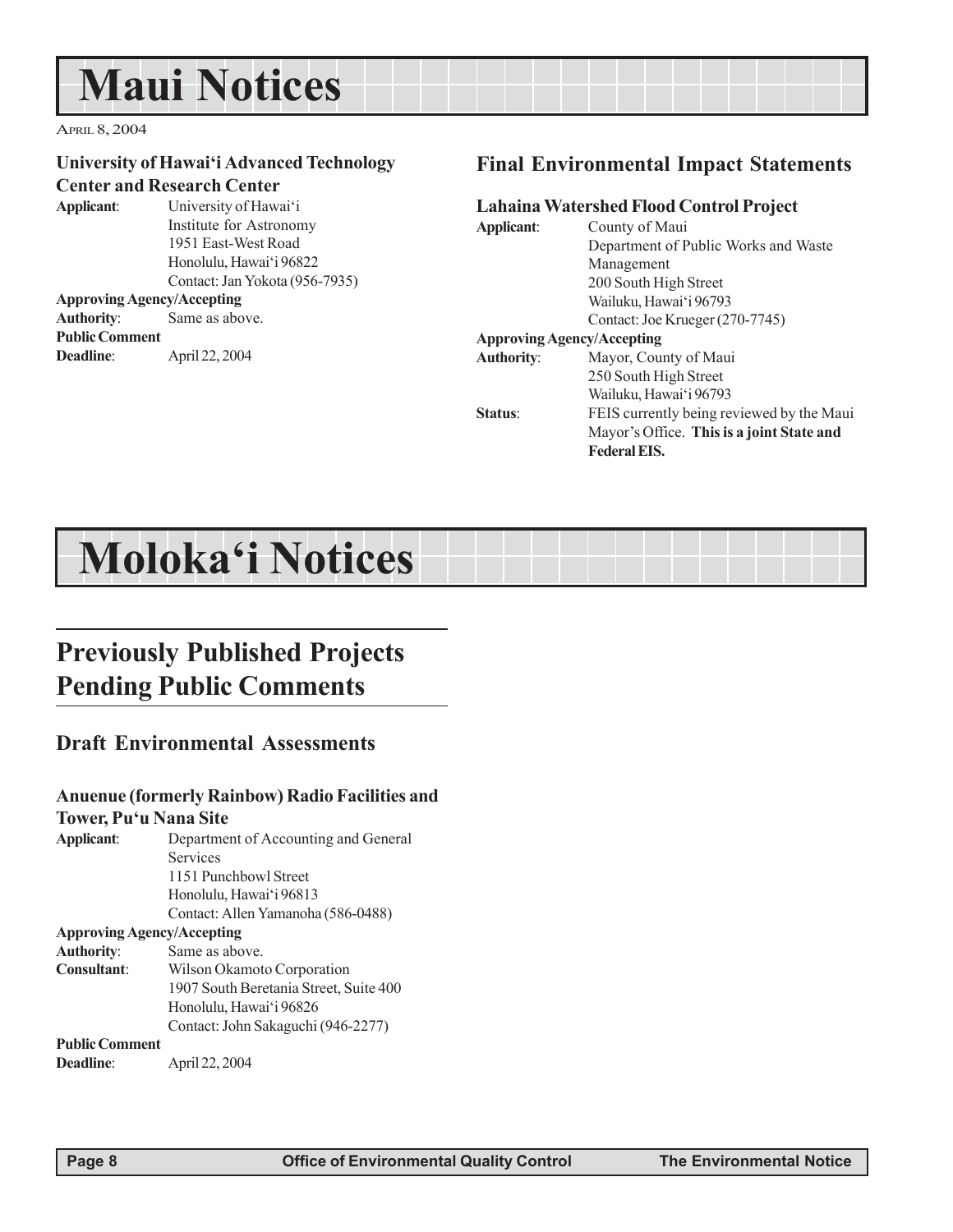# **Hawai'i Notices**

APRIL 8, 2004

# **Draft Environmental Assessments**

# **(1) Mamalahoa Highway Waterline Improvements**

**District**: North Kona **TMK**: 7-4-002, 003, 004, 006, 008 **Applicant**: County of Hawai'i Department of Water Supply 345 Kekuanao'a Street, Suite 20 Hilo, Hawai'i 96720 Contact: Owen Nishioka (961-8070) and U.S. Environmental Protection Agency, Region 9 75 Hawthorne Street (WTR-6) San Francisco, CA 94105 Contact: Barry Pollock (415-972-3563) **Approving Agency/Accepting Authority**: County of Hawai'i Department of Water Supply 345 Kekuanao'a Street, Suite 20 Hilo, Hawai'i 96720 Contact: Owen Nishioka (961-8070) **Consultant**: Gerald Park Urban Planner 1221 Kapi'olani Boulevard, Suite 211 Honolulu, Hawai'i 96814 Contact: Gerald Park (596-7484) **Public Comment Deadline**: May 10, 2004 **Status**: DEA First Notice pending public comment. Address comments to the applicants with copies to the consultant and OEQC. **Permits** Building, Electrical, Plumbing; Grubbing, **Required**: Grading, Excavation and Stockpiling; Best Management Practices; Variance from Pollution Controls, State Highway Right-of-Way, NPDES

#### **This is a joint Federal/State project.**

The Department of Water Supply, County of Hawai'i, proposes to construct water line improvements within the right-of-way of Mamalahoa Highway, District of North Kona, Hawai'i. The project is planned along a section of Mamalahoa



Highway between the Department of Water Supply's Honokohau Well and Water Storage Reservoir and the Keahuolu (formerly labeled as QLT) Well and Water Storage Reservoir.

The Department of Water Supply proposes to connect both reservoirs to provide water flow between the reservoirs. Approximately 7,110 lineal feet (1.3 miles) of new 16" water line will be installed within the Mamalahoa Highway right-of-way. At its northern end, the new water line would tie-in to an existing 16-inch line in Mamalahoa Highway and a 16-inch line from the Department of Water Supply Honokohau Reservoir. At its southern end, the water line would connect to a 16-inch line from the Keahuolu Reservoir.

The project also includes installing 8" (12 LF) and 16" lines (178 LF) and connections to existing water facilities at the junction of Palani Road and Mamalahoa Highway. Work will be performed in the State of Hawai'i right-of-way and applicable easements will be sought from the State Department of Transportation.

The project will be constructed in one phase over a 6 month period. The construction cost of the project is estimated at \$1.2 million. Funding will be provided by the Department of Water Supply, County of Hawai'i and through a grant from the U.S. Environmental Protection Agency (EPA).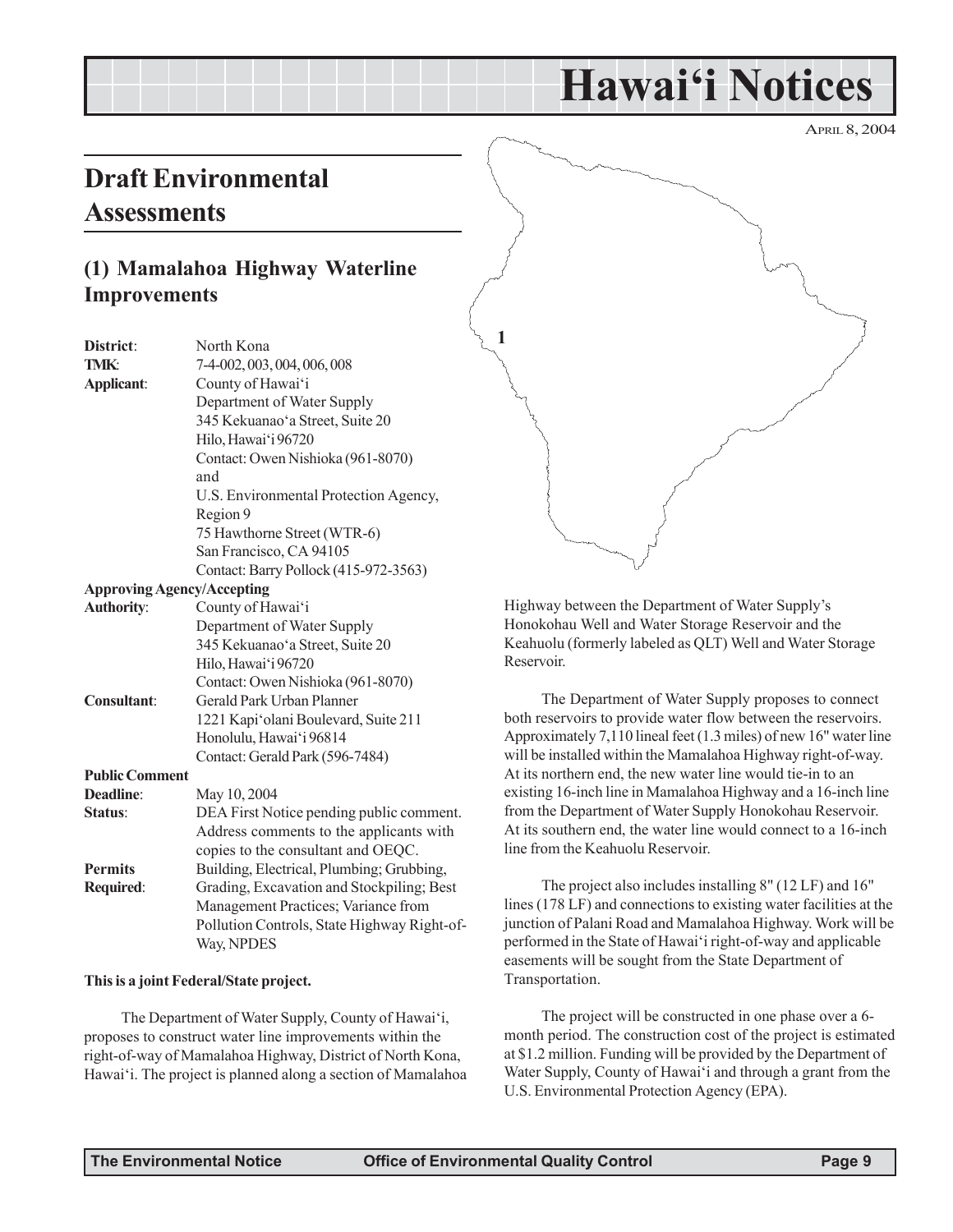# **Kaua'i Notices**

APRIL 8, 2004

# **Draft Environmental Assessments**

# **(1) Ku'ia Natural Area Reserve Ungulate-Proof Fencing**

| District:                         | Waimea                                   |
|-----------------------------------|------------------------------------------|
| <b>TMK:</b>                       | 1-4-001-020; 1-4-001-014                 |
| Applicant:                        | Departmentt of Land & Natural            |
|                                   | Resources                                |
|                                   | Division of Forestry & Wildlife          |
|                                   | 1151 Punchbowl Street, Room 325          |
|                                   | Honolulu, HI 96813                       |
|                                   | Contact: Christen Mitchell (587-0051)    |
| <b>Approving Agency/Accepting</b> |                                          |
| <b>Authority:</b>                 | Same as above.                           |
| <b>Public Comment</b>             |                                          |
| Deadline:                         | May 10, 2004                             |
| Status:                           | DEA First Notice pending public comment. |
|                                   | Address comments to the applicant with a |
|                                   | copy to OEQC.                            |
| <b>Permits</b>                    |                                          |
| <b>Required:</b>                  | <b>BLNR</b> approval                     |

The Hawai'i Department of Land and Natural Resources, Division of Forestry and Wildlife, proposes to construct fencing in the southwest corner of the Ku'ia Natural Area Reserve, extending into the Na Pali-Kona Forest Reserve, on the island of Kaua'i. The proposed fencing is a series of five exclosures, ranging in size from four to 57 acres. Combined, these fences would enclose approximately 137 acres of quality native forest containing some rare and endangered plant populations, protecting them from the destructive impact of feral animals, including pigs, deer, and goat. These protected areas would also provide opportunities for outplanting species of rare plants found in the general area, supporting the longterm recovery of several plants currently found only in areas of degraded habitat.

Fence construction would involve hand clearing of a corridor no more than six feet wide and erecting a fence line. The planned fence would be approximately seven feet tall, made of hogwire. Where necessary, the outside of the fence would be skirted along the base with a hogwire apron. Management activities planned after the fence is completed include feral animal and weed control and outplanting of native species.

Potential impacts include short-term increase in soil disturbance along the fence line, disturbance and damage to common native plants along the fence line, introduction or spread of invasive species, and reduction in hunting acreage. Impact mitigation measures include conducting expert surveys of the fence route to ensure that no significant botanical resources are within the fence clearing corridor, implementing measures to decrease the potential for accidental introduction of non-native species, and including gates at strategic locations in the fencing to ensure continued access into and through the project area.

**1**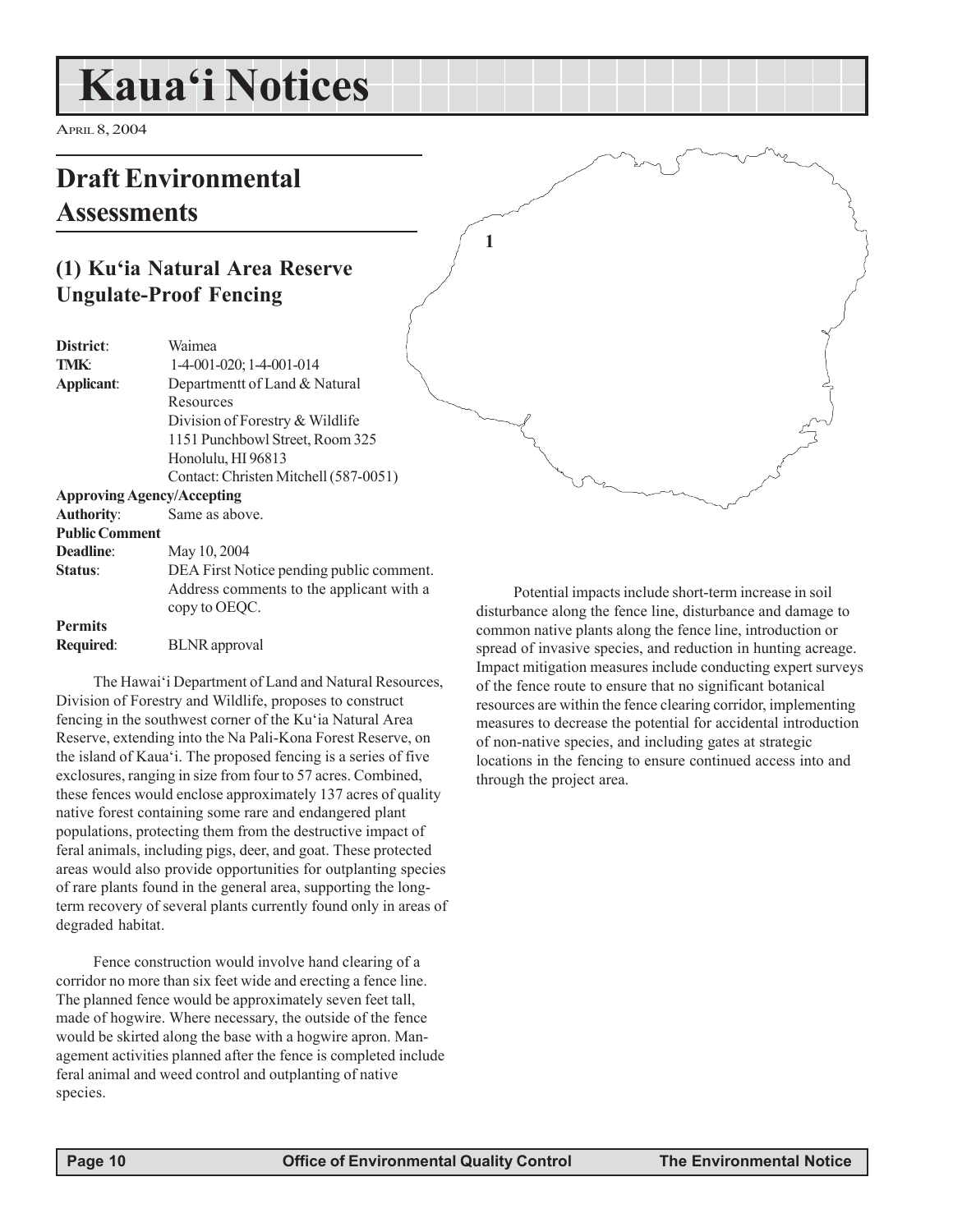# **Land Use Commission Notices**

### **Keauhou Mauka**

The LUC has received the following district boundary amendment petition filed, pursuant to Chapter 205, HRS:

| Docket No.         | A04-747                                            |
|--------------------|----------------------------------------------------|
| <b>Petitioner:</b> | Kamehameha Investment Corporation                  |
| <b>Location:</b>   | Keauhou I and II and Kahaluu, North Kona,          |
|                    | Hawaii                                             |
| Acreage:           | 488 acres                                          |
| TMK:               | 7-8-05: 1, 6, 27, 28, 37, 38, 39; 7-8-07: 4 and 11 |
|                    | (por.); and 7-8-10: 6 and 9                        |
| <b>Request:</b>    | Agricultural to Rural                              |
| <b>Date Filed:</b> | March 12, 2004                                     |

If you would like further detailed information on this matter, please contact:

APRIL 8, 2004

State Land Use Commission

Location Address Leiopapa A Kamehameha Building (State Office Tower) 235 S. Beretania Street, Room 406 Honolulu, Hawaii 96813

Mailing Address P.O. Box 2359 Honolulu, Hawaii 96804-2359

Phone: 587-3822

# **Conservation District Notices**

#### **Conservation District Use Permits**

Persons interested in commenting on the following Conservation District Use Application (Board Permit) must submit comments to the Department of Land and Natural Resources. Also, anyone interested in receiving notification of determinations on Conservation District Use Applications (Board Permits) must submit requests to DLNR that include the following information:

1) Name and address of the requestor;

2) The permit for which the requestor would like to receive notice of determination; and

3) The date the notice was initially published in the Environmental Notice.

Both comments and requests for notification of determinations must be submitted to DLNR within thirty days from the initial date that the notice was published in the Environmental Notice.

Please send comments and requests to:

State of Hawaii Department of Land and Natural Resources Office of Conservation and Coastal Lands 1151 Punchbowl Street, Room 220 Honolulu, Hawaii 96813

DLNR will make every effort to notify those interested in the subject CDUA, it is not obligated to notify any person not strictly complying with the above requirements. For more information, please contact Tiger Mills of our Office of Conservation and Coastal Lands at 587-0382.

#### **Seawall Repair**

| <b>File No.:</b>       | OA-3184                                      |
|------------------------|----------------------------------------------|
| Applicant:             | ATS 1998 Trust/Wilson Okamoto                |
| <b>Location:</b>       | 503 Portlock Road                            |
|                        | Maunalua, Oahu                               |
| TMK:                   | $3-9-026:005$                                |
|                        | <b>Proposed Action: Seawall Improvements</b> |
| 343, HRS               | Final EA published in OEQC's Environmental   |
|                        | <b>determination:</b> Notice on $7/23/03$    |
| <b>Appl's Contact:</b> | Rodney Funakoshi (946-2277)                  |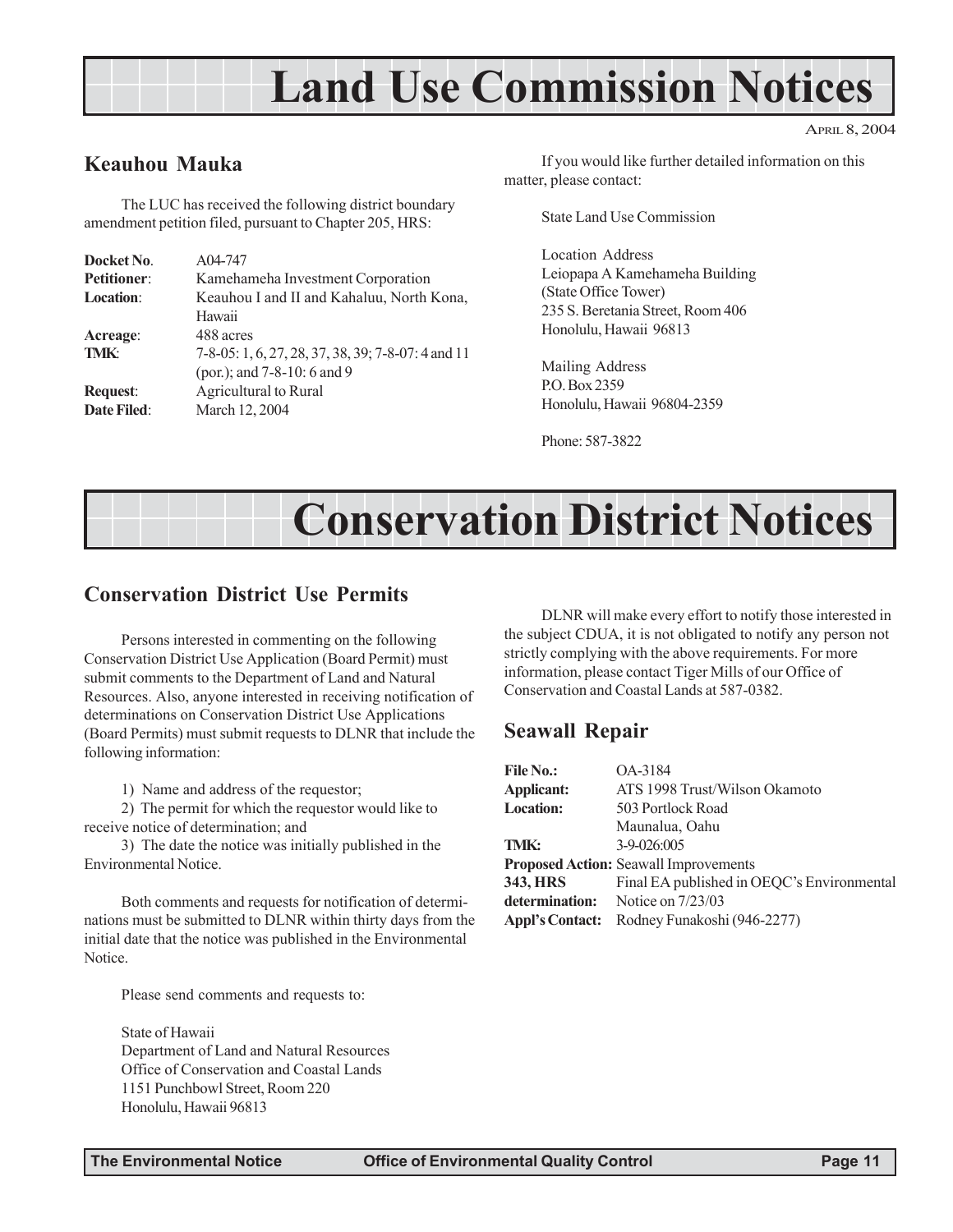# **Shoreline Notices**

APRIL 8, 2004

### **Shoreline Certification Applications**

Pursuant to § 13-222-12, HAR the following shoreline certification applications are available for inspection at the DLNR District Land Offices on Kauai, Hawaii and Maui and at Room 220, 1151 Punchbowl St., Honolulu, Oahu (Tel: 587-0414). All comments shall be submitted in writing to the State Land Surveyor, 1151 Punchbowl Street, Room 210, Honolulu, HI 96813 and postmarked no later than fifteen (15) calendar days from the date of the public notice of the application. If there are any questions, please call Nick Vaccaro at 587-0384.

| File No.         | Date    | Location                                                                                                                                                                       | Applicant/Owner                                                    | <b>TMK</b>                  |
|------------------|---------|--------------------------------------------------------------------------------------------------------------------------------------------------------------------------------|--------------------------------------------------------------------|-----------------------------|
| MA-<br>$052 - 2$ | 3/29/04 | Lot 217 of Land Court Application 1804 (Map 31),<br>land situated at Paehu, Honuaula, Makawao, Island of<br>Maui, Hawaii                                                       | R. M. Towill Corporation/<br>Wailea Hotel & Beach<br>Resort, LLC   | $2-1-08:67$                 |
|                  |         | Address: 2550 Wailea Alanui Road                                                                                                                                               |                                                                    |                             |
|                  |         | Purpose: Determine Setback                                                                                                                                                     |                                                                    |                             |
| KA-174           | 3/29/04 | Lots V-2-C-1, W-1 and Y of Land Court Application<br>1233, land situated at Kekaha, Waimea, Island of<br>Kauai, Hawaii                                                         | Esaki Surveying and<br>Mapping, Inc./CGB Partners                  | $1-3-05:40,53$<br>and 54    |
|                  |         | Address: 8808 Kaumualii Highway                                                                                                                                                |                                                                    |                             |
|                  |         | Purpose: Building Permit                                                                                                                                                       |                                                                    |                             |
| OA-979           | 3/29/04 | Lot 5-B of the Pupukea-Paumalu Beach Lots, land<br>situated at Pupukea, Koolauloa, Island of Oahu, Hawaii                                                                      | ParEn, Inc./William Ray<br>Reed                                    | $5-9-03:26$                 |
|                  |         | Address: 59-615 Ke Iki Road                                                                                                                                                    |                                                                    |                             |
|                  |         | Purpose: Building Permit                                                                                                                                                       |                                                                    |                             |
| HA-273           | 3/29/04 | Lot 73 of the Puako Beach Lots (HTS Plat 414-B), land<br>situated at Lalamilo, South Kohala, Island of Hawaii,<br>Hawaii                                                       | Wes Thomas<br>Associates/Gary and Anne<br><b>Borman Trust</b>      | $6-9-03:12$                 |
|                  |         | Address: Not Assigned                                                                                                                                                          |                                                                    |                             |
|                  |         | Purpose: Building Permit                                                                                                                                                       |                                                                    |                             |
| MO-082           | 3/29/04 | Portion of Lot 38-A and 38-B of former Kamakana<br>Beach Land Subdivision, land situated at Kawela,<br>Island of Molokai, Hawaii                                               | Charles Mann Busby/Dan<br><b>Bowls</b>                             | $5-4-18:05$                 |
|                  |         | Address: Lot 5 Molokai Beach Properties                                                                                                                                        |                                                                    |                             |
|                  |         | Purpose: Building Permit                                                                                                                                                       |                                                                    |                             |
| <b>OA-978</b>    | 3/29/04 | Lot 18 of Land Court Application 124, land situated at<br>Kapaka, Koolauloa, Island of Oahu, Hawaii                                                                            | DJNS Surveying and<br>Mapping, Inc./Kathryn                        | $5 - 3 - 13$ : 24           |
|                  |         | Address: 53-837 Kamehameha Highway                                                                                                                                             | Whitmire                                                           |                             |
|                  |         | Purpose: Future Construction Plans                                                                                                                                             |                                                                    |                             |
| MA-300           | 3/29/04 | Lot B of the Lahaina Jodo Mission Subdivision and Lot<br>28 of the Halepaka Place Consolidation No. 1, land<br>situated at Puunoa and Alio, Lahaina, Island of Maui,<br>Hawaii | Austin, Tsutsumi &<br>Associates, Inc./Hawaii<br>Omori Corporation | $4 - 5 - 04$ : 04<br>and 48 |
|                  |         | Address: 1189 Halepaka Place                                                                                                                                                   |                                                                    |                             |
|                  |         | Purpose: Determine Setback                                                                                                                                                     |                                                                    |                             |
| MA-301           | 3/29/04 | Lot A Kaunuohua Award, being a portion of L. C. Aw.<br>293, land situated at Lahaina, Island of Maui, Hawaii                                                                   | Tanaka Engineering,<br>Inc./417 Front Street                       | $4 - 6 - 02:03$             |
|                  |         | Address: 417 Front Street                                                                                                                                                      | Associates, LLC                                                    |                             |
|                  |         | Purpose: Determine Setback                                                                                                                                                     |                                                                    |                             |
| MA-302           | 3/29/04 | Portion of Royal Patent 1702, L. C. Aw. 3834, land<br>situated at Lahaina, Island of Maui, Hawaii                                                                              | Tanaka Engineering,<br>Inc./Mr. & Mrs. Gene Smith                  | $4-6-02:02$                 |
|                  |         | Address: 409A Front Street                                                                                                                                                     |                                                                    |                             |
|                  |         | Purpose: Determine Setback                                                                                                                                                     |                                                                    |                             |

 **Page 12 Control Control Control Control Page 12 Control Page 12 The Environmental Notice**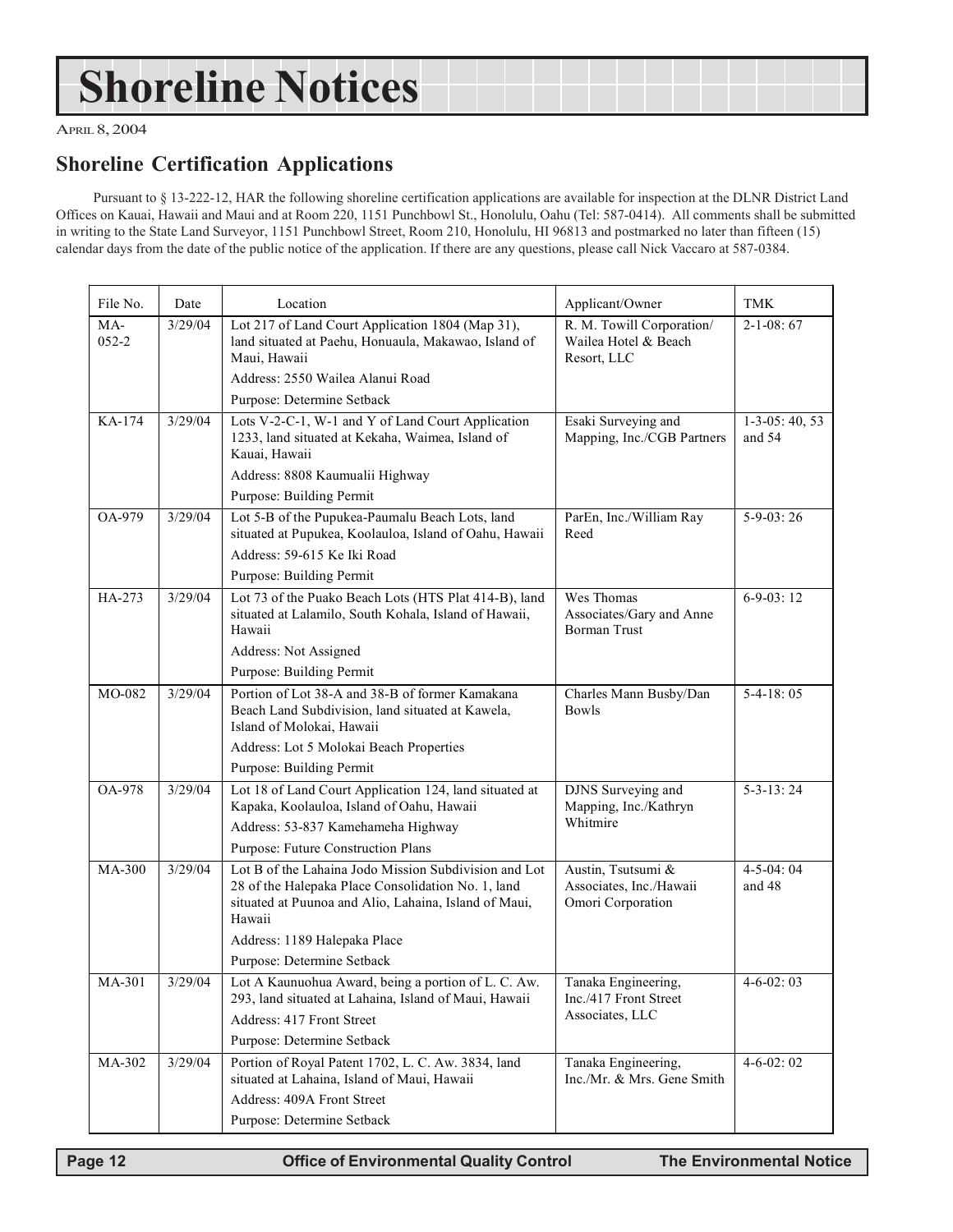# **Shoreline Notices**

APRIL 8, 2004

# **Shoreline Certifications and Rejections**

Pursuant to §§13-222-26, HAR the following shorelines have been proposed for certification or rejection by the DLNR. Any person or agency wishing to appeal a proposed shoreline certification or rejection shall file a notice of appeal in writing with the department no later than 20 calendar days from the date of the public notice of the proposed shoreline certification or rejection. The Notice of appeal shall be sent to the BLNR, 1151 Punchbowl Street, Room 220, Honolulu, HI 96813.

| Case No.      | Proposed Shoreline<br>Certifications           | Location                                                                                                                                                                                                                                                                         | Applicant                                                | <b>TMK</b>              |
|---------------|------------------------------------------------|----------------------------------------------------------------------------------------------------------------------------------------------------------------------------------------------------------------------------------------------------------------------------------|----------------------------------------------------------|-------------------------|
| OA-510-2      | Proposed Shoreline<br>Certification<br>3/25/04 | Lot 2 of the Waialae Beach Lots, land situated at<br>Waialae-Iki, Honolulu, Island of Oahu, Hawaii<br>Address: 4901 Kalanianaole Highway                                                                                                                                         | Walter P.<br>Thompson/Walter and<br>Shirly Laskey        | $3-5-22:19$             |
|               |                                                | Purpose: Building Permit                                                                                                                                                                                                                                                         |                                                          |                         |
| OA-892-2      | Proposed Shoreline<br>Certification            | Lot 22 of Land Court Application 1596, land situated at<br>Wailupe, Honolulu, Island of Oahu, Hawaii                                                                                                                                                                             | Walter P. Thompson,<br>Inc./Michael A. Pietsch           | $3-6-01:22$             |
|               | 3/25/04                                        | Address: 292 Wailupe Circle                                                                                                                                                                                                                                                      |                                                          |                         |
|               |                                                | Purpose: Building Permit                                                                                                                                                                                                                                                         |                                                          |                         |
| OA-954        | Proposed Shoreline<br>Certification<br>3/25/04 | Lot 9, Maunalua Bay View Lots Subdivision, (File Plan<br>No. 750), land situated at Maunalua, Island of Oahu,<br>Hawaii<br>Address: 150 Hanapepe Loop                                                                                                                            | Towill, Shigeoka and<br>Associates/Tom Young             | $3-9-27:07$             |
|               |                                                | Purpose: Home Improvements                                                                                                                                                                                                                                                       |                                                          |                         |
| <b>OA-966</b> | Proposed Shoreline<br>Certification<br>3/25/04 | Lots 4603-A and 4605, Land Court Application 1069,<br>land situated at Honouliuli, Ewa, Island of Oahu,<br>Hawaii<br>Address: End of Olani Street<br>Purpose: Permit for Salt Water Intake                                                                                       | Walter P. Thompson,<br>Inc./Ko Olina<br>Development, LLC | $9-1-57:01$<br>and $03$ |
| OA-971        | Proposed Shoreline                             | Portion of Lot 7 of the Pupukea-Paumalu Beach Lots,                                                                                                                                                                                                                              | Dieter Thomas/Ellen                                      | $5-9-03:58$             |
|               | Certification                                  | land situated at Pupukea, Island of Oahu, Hawaii                                                                                                                                                                                                                                 | Eliasoph                                                 |                         |
|               | 3/25/04                                        | Address: 59-611C Ke Iki Road                                                                                                                                                                                                                                                     |                                                          |                         |
|               |                                                | Purpose: Building Permit                                                                                                                                                                                                                                                         |                                                          |                         |
| OA-972        | Proposed Shoreline<br>Certification<br>3/25/04 | Lot 8 as shown on Map 2 of Land Court Application<br>776, land situated at Laie, Koolauloa, Island of Oahu,<br>Hawaii                                                                                                                                                            | Jamie F.<br>Alimboyoguen/Carlos<br>Codiz                 | $5 - 5 - 11:32$         |
|               |                                                | Address: 55-142 Naupaka Street                                                                                                                                                                                                                                                   |                                                          |                         |
|               |                                                | Purpose: Determine Setback                                                                                                                                                                                                                                                       |                                                          |                         |
| OA-785-2      | Proposed Shoreline<br>Certification<br>3/25/04 | Lot 18-A and Lot 18-A-1 of the Kahala Subdivision, as<br>shown on Bishop Estate Map No. 4530 and 1063, land<br>situated at Kahala, Honolulu, Island of Oahu, Hawaii                                                                                                              | ParEn, Inc./Weinman<br><b>Family Trust</b>               | $3 - 5 - 03$ : 35       |
|               |                                                | Address: 4471 Kahala Avenue                                                                                                                                                                                                                                                      |                                                          |                         |
|               |                                                | Purpose: Building Permit                                                                                                                                                                                                                                                         |                                                          |                         |
| HA-240-2      | Proposed Shoreline<br>Certification<br>3/25/04 | Lot 2(revised) being a portion of R. P. 3736, Land<br>Commission Award 10642, Apana 1 to Puki and R. P.<br>4033, Land Commission Award 2376, Apana 2 to<br>Keauikalima, land situated at Kapalaalaea 1st, North<br>Kona, Island of Hawaii, Hawaii<br>Address: 75-6570 Alii Drive | Wes Thomas<br>Associates/James and<br>Nancy Sadler       | $7 - 7 - 10:10$         |
|               |                                                |                                                                                                                                                                                                                                                                                  |                                                          |                         |
| MO-077        | Proposed Shoreline                             | Purpose: Building Permit<br>Parcel 28, being a portion of Royal Patent 6056, Land                                                                                                                                                                                                | Newcomer-Lee Land                                        | $5-4-01:28$             |
|               | Certification<br>3/25/04                       | Commission Award 10107, land situated at Kawela,<br>Molokai, Hawaii                                                                                                                                                                                                              | Surveyors,<br>Inc./Swenson Trust                         |                         |
|               |                                                | Address: Kamehameha V Highway (No Number)                                                                                                                                                                                                                                        |                                                          |                         |
|               |                                                | Purpose: Building Permit                                                                                                                                                                                                                                                         |                                                          |                         |

**The Environmental Notice <b>Office of Environmental Quality Control Page 13**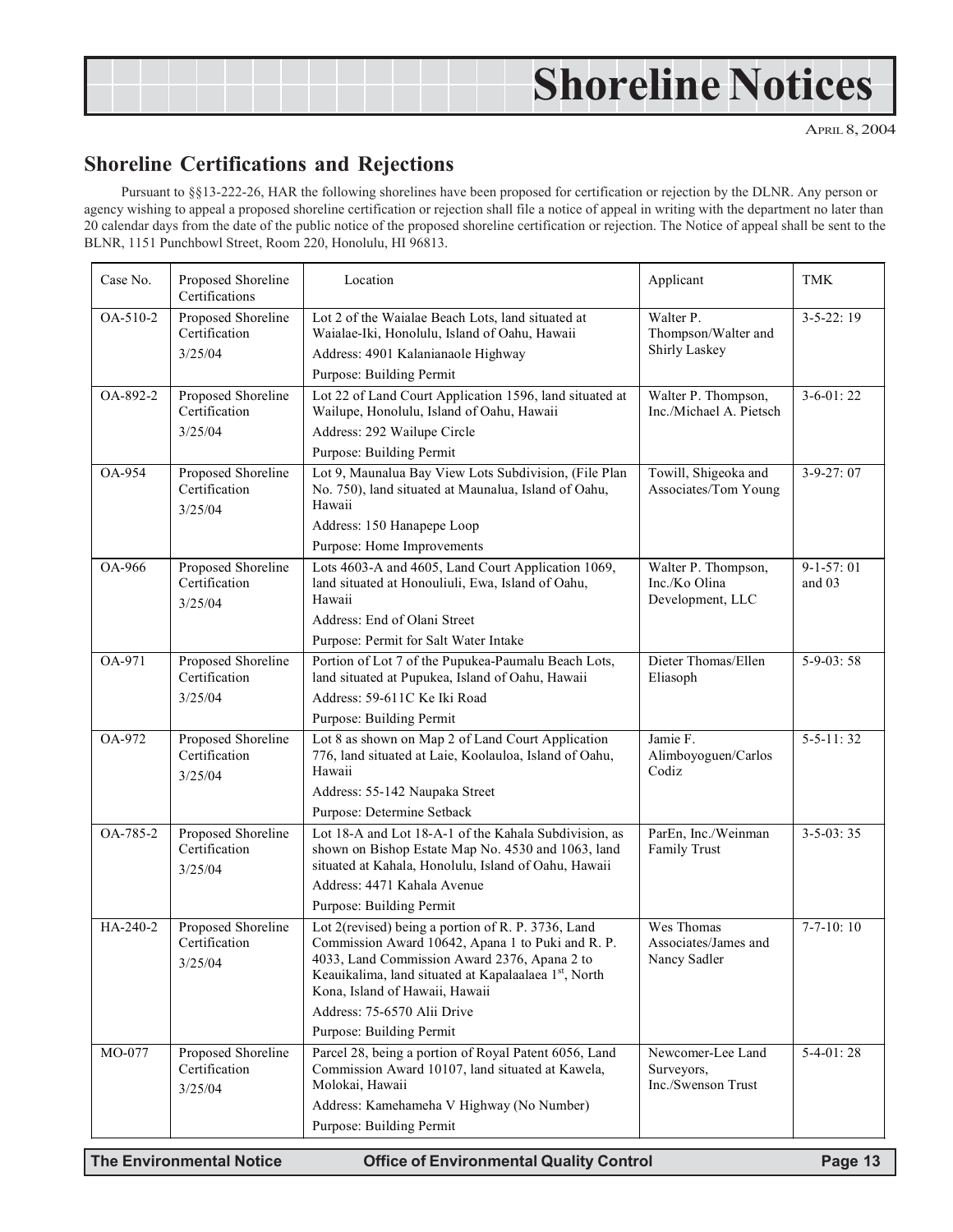# **Shoreline Notices**

APRIL 8, 2004

# **Shoreline Certifications and Rejections (continued)**

| Case No.   | Proposed Shoreline<br>Certifications           | Location                                                                                                                                                                                                                                                                  | Applicant                                                                       | TMK                       |
|------------|------------------------------------------------|---------------------------------------------------------------------------------------------------------------------------------------------------------------------------------------------------------------------------------------------------------------------------|---------------------------------------------------------------------------------|---------------------------|
| MA-296     | Proposed Shoreline<br>Certification<br>3/29/04 | Lot 23 of the Waiohuli-Keokea Beach Lots, land<br>situated at Kula, Island of Maui, Hawaii<br>Address: 1536 Halama Street, Kihei<br>Purpose: Determine Building Setback                                                                                                   | Arthur P.<br>Valencia/Toshio<br>Okumura                                         | $3-9-10:11$               |
| MA-297     | Proposed Shoreline<br>Certification<br>3/29/04 | Lot 103 and 104, Land Court Application 1744 (Map<br>86), land situated at Honokowai, Kaanapali, Lahaina,<br>Island of Maui, Hawaii<br>Address: Not Assigned<br>Purpose: Determine Building Setback                                                                       | Austin, Tsutsumi &<br>Associates,<br>Inc./Intrawest Resort<br>Development Group | $4 - 4 - 14$ :<br>Por. 06 |
| MA-299     | Proposed Shoreline<br>Certification<br>3/29/04 | Lot 24 of the Waiohuli-Keokea Beach Lots<br>Subdivision, 2 <sup>nd</sup> Series, land situated at Waiohuli-<br>Keokea, Kula (Kihei), Island of Maui, Hawaii<br>Address: 1544 Halama Street<br>Purpose: Building Permit                                                    | Akamai Land<br>Surveying/Don<br>Rosenstock                                      | $3-9-10:10$               |
| KA-173     | Proposed Shoreline<br>Certification<br>3/29/04 | Lot 8 of the Wainiha Subdivision II, land situated at<br>Wainiha, Halelea, Island of Kauai, Hawaii<br>Address: 7316 Alealea Road<br>Purpose: Building Permit                                                                                                              | Wagner Engineering<br>Services/David<br>Morrow                                  | $5 - 8 - 09$ : 47         |
| OA-664-3   | Proposed Shoreline<br>Certification<br>3/29/04 | Lot 26 and 26-A of the Kahala Subdivision, Land<br>situated at Kahala, Honolulu, Island of Oahu, Hawaii<br>Address: 4415 Kahala Avenue<br>Purpose: Building Permit                                                                                                        | ParEn, Inc./Stephen<br>and Linda Ahlers                                         | $3 - 5 - 03$ : 10         |
| HA-224-2   | Proposed Shoreline<br>Certification<br>3/29/04 | Lot 2 of 49 Black Sand Beach Subdivision at Mauna<br>Lani Resort (File Plan 2246), Land situated at<br>Anaehoomalu, South Kohala, Island of Hawaii, Hawaii<br>Address: Lot 2 of 49 Black Sand<br>Beach<br>Subdivision at Mauna<br>Lani Resort<br>Purpose: Building Permit | R.M. Towill<br>Corporation/<br>Kenandy, LLC                                     | $6 - 8 - 33:02$           |
| HA-185-2   | Proposed Shoreline<br>Certification<br>3/29/04 | Portion of Lot A, being a portion of Mahele Award 26,<br>R.P. 7739 to Nahua, land situated at Koohe 4 <sup>th</sup> , South<br>Kona, Island and County of Hawaii<br>Address: Not Assigned (Vacant)<br>Purpose: Building Permit                                            | Wes Thomas<br>Associates/Bob Huber                                              | $8 - 7 - 19$ : 38         |
| $OA-211-2$ | Proposed Shoreline<br>Certification<br>3/29/04 | Lots E and F, being a portion of Grant S-13807 and<br>Grant S-13664 to Sung Hi Lim and Sook Myeng Ahn<br>Lim, land situated at Pupukea, Koolauloa, Island of<br>Oahu, Hawaii<br>Address: 59-777 and 59-779 Kamehameha Highway<br>Purpose: Building Permit                 | Jamie F.<br>Alimboyoguen/Tom<br>Coulson                                         | $5-9-4:32$<br>and 33      |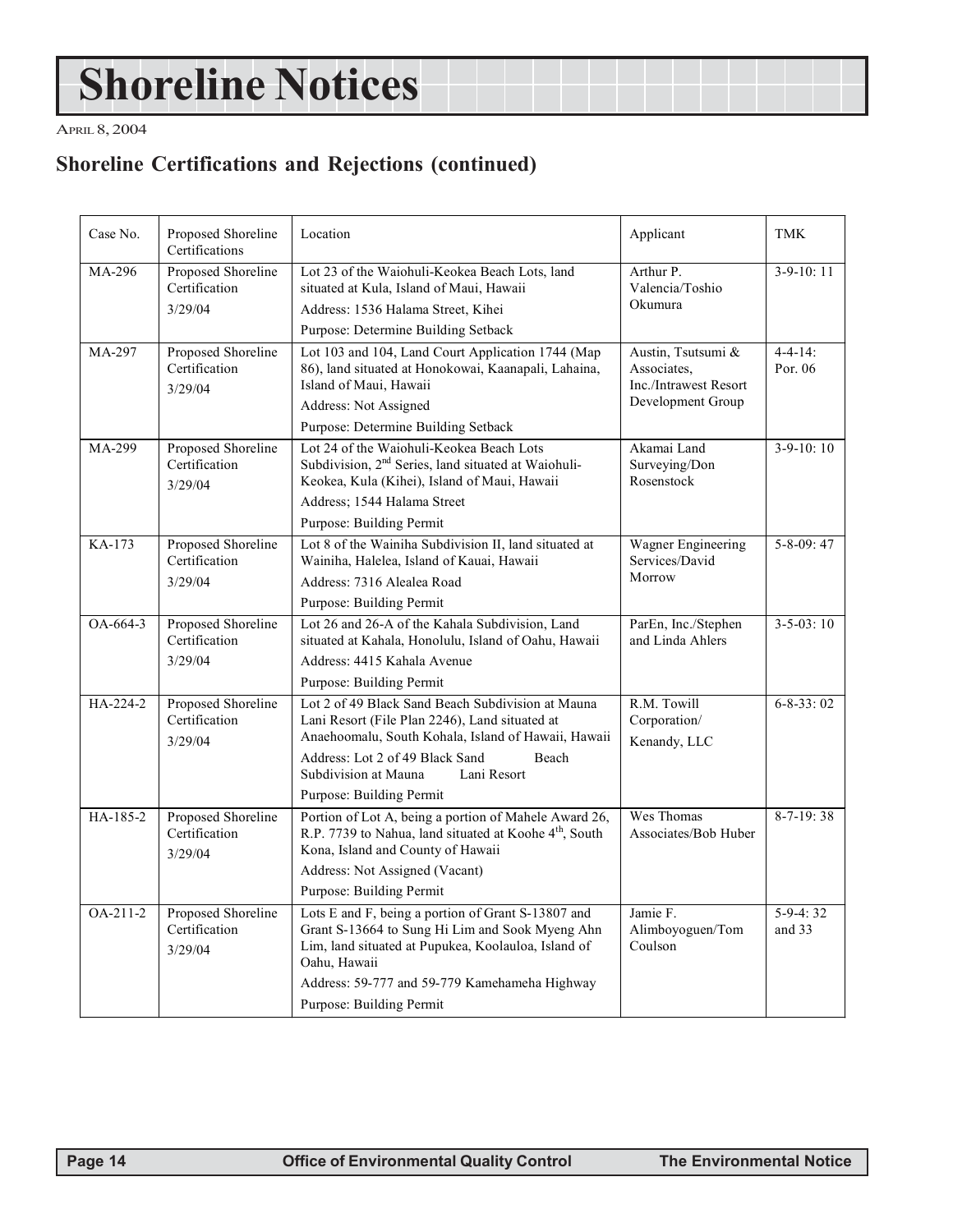# **Pollution Control Permit Applications**

APRIL 8, 2004

### **Department of Health Permits**

The following is a list of some pollution control permits currently being reviewed by the State Department of Health. For more information about any of the listed permits, please contact the appropriate branch or office of the Environmental Management Division at 919 Ala Moana Boulevard, Honolulu.

| <b>Branch</b><br>Permit Type                                               | Applicant & Permit<br>Number                                                                           | Project Location                                                                                                      | Pertinent<br>Date           | Proposed Use                                                                                   |
|----------------------------------------------------------------------------|--------------------------------------------------------------------------------------------------------|-----------------------------------------------------------------------------------------------------------------------|-----------------------------|------------------------------------------------------------------------------------------------|
| Clean Air Branch.<br>586-4200.<br>Temporary<br>Noncovered<br>Source Permit | E.M. Rivera & Sons, Inc.<br>NSP 0554-01-NT                                                             | Various Temporary<br>Sites, State of Hawaii<br>Initial Location:<br>Kaloko Industrial<br>Park, Kailua-Kona,<br>Hawaii | Issued:<br>3/16/04          | 800 TPH Portable<br>Crushing Plant with 475<br>HP, 301 HP, and 201 HP<br><b>Diesel Engines</b> |
| Clean Air Branch,<br>586-4200.<br>Noncovered<br>Source Permit              | O. Thronas, Inc.<br>NSP 0431-01-N<br>(Renewal)                                                         | Iwipoo Road, Lawai,<br>Kauai                                                                                          | Issued:<br>3/19/04          | 200 cy/hr Concrete<br>Batch Plant                                                              |
| Clean Air Branch,<br>586-4200,<br>Noncovered<br>Source Permit              | Glover Honsador, LLC<br>NSP 0553-01-N                                                                  | Nawiliwili Harbor,<br>Kauai                                                                                           | Issued:<br>3/24/04          | 150 CY/HR Concrete<br><b>Batch Plant</b>                                                       |
| Clean Air Branch,<br>586-4200.<br>Noncovered<br>Source Permit              | Honsador Lumber<br>Corporation<br>NSP 0295-01-N<br>(Renewal)                                           | 3371 Wilcox Road.<br>Nawiliwili Harbor,<br>Kauai                                                                      | Issued:<br>3/24/04          | 18.45 TPH Concrete<br><b>Block Plant</b>                                                       |
| Clean Air Branch,<br>586-4200.<br>Noncovered<br>Source Permit              | 25 <sup>th</sup> Infantry Division<br>Light and U.S. Army<br>Hawaii<br>NSP 0364-01-N<br>(Modification) | Tripler Arm y Medical<br>Center, Honolulu,<br>Oahu                                                                    | Issued:<br>3/25/04          | Five (5) Boilers                                                                               |
| Clean Water<br>Branch. 586-4309<br><b>NPDES Permit</b>                     | ML Fairway Villas, LLC<br>NPDES HIS000026                                                              | Fairways at Mauna<br>Lani, South Kohala,<br>Island of Hawaii                                                          | Comments<br>Due:<br>4/18/04 | Discharge stormwater<br>run off to Pacific Ocean                                               |
| Clean Water<br>Branch, 586-4309<br><b>NPDES Permit</b>                     | Kona Blue Water Farms,<br>Div. of Black Pearls, Inc.<br>NPDES HI 0021825                               | Offshore of NELHA<br>and Keahole-Kona<br>Intl Airport, Island of<br>Hawaii                                            | Comments<br>Due:<br>4/28/04 | Discharge secondary<br>treated wastewater to<br>the Pacific Ocean                              |

#### **Clean Air Branch and Clean Water Branch**

#### **Office of Solid Waste Management**

| <b>Branch/Permit Type</b>     | Applicant & Application Number          | <b>Facility Location</b>   | Pertinent Date | Proposed Use       |
|-------------------------------|-----------------------------------------|----------------------------|----------------|--------------------|
|                               |                                         |                            |                |                    |
| (SHWB) Solid Waste Management |                                         |                            | 3/10/04        | Co-Composting/Used |
| Permit (New)                  | Maui EKO Systems, Inc., CO-0008-04      | Central Maui Landfill      | (Received)     | Oil Recycling      |
| (SHWB) Solid Waste Management | Reynolds Recycling - Nanakuli Recycling |                            | 3/19/04        |                    |
| Permit-by-Rule (New)          | Center, CC-0009-04                      | 87-2070 Farrington Hwy.    | (Received)     | Recycling          |
| (SHWB) Solid Waste Management |                                         |                            | 3/30/04        |                    |
| Permit (Renew)                | Honolulu Recovery Systems, RY-0010-04   | 50-D Sand Island Access Rd | (Received)     | Recycling          |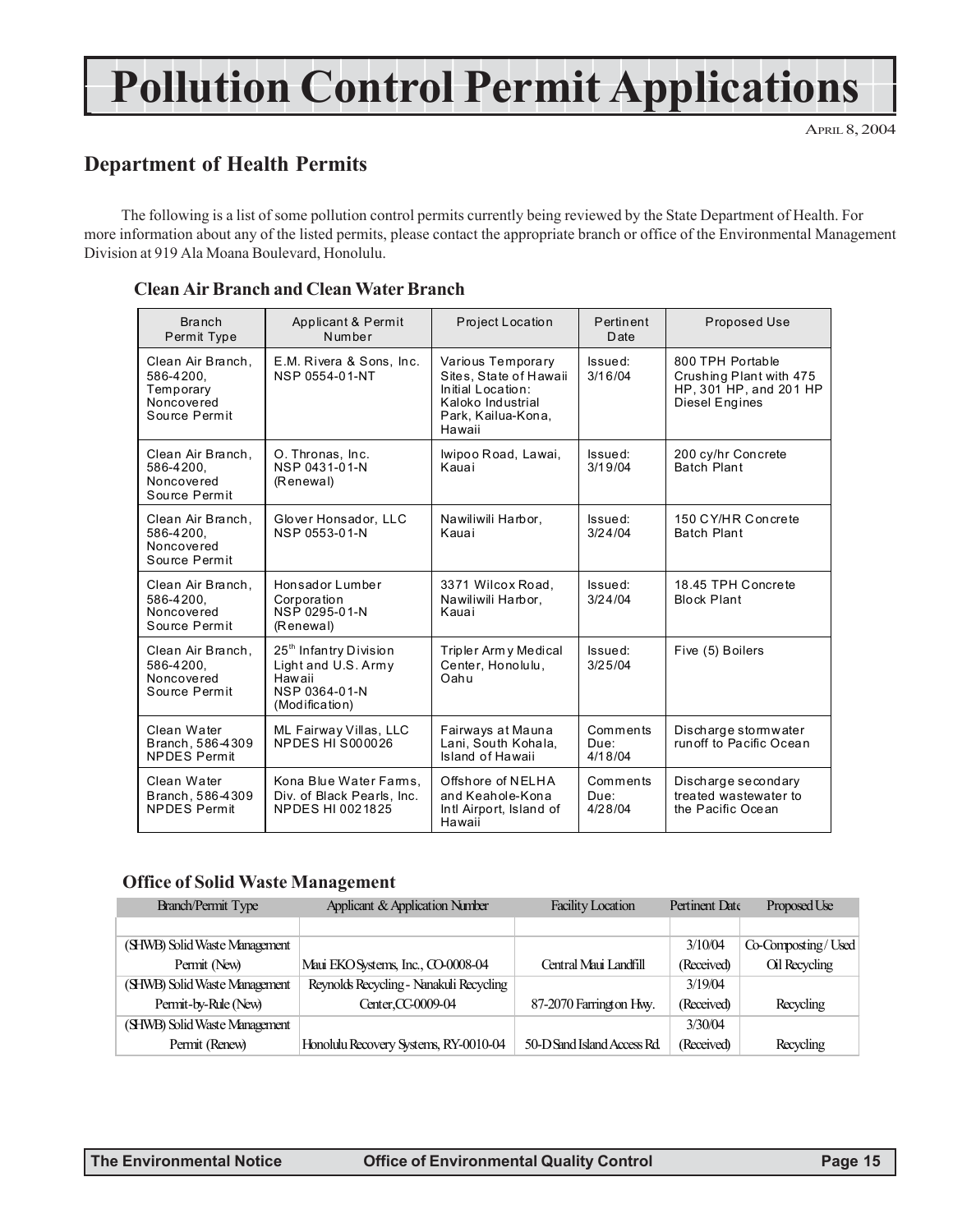# **Coastal Zone News**

APRIL 8, 2004

# **Federal Consistency Reviews**

The Hawaii Coastal Zone Management (CZM) Program has received the following federal actions to review for consistency with the CZM objectives and policies in Chapter 205A, Hawaii Revised Statutes. This public notice is being provided in accordance with section 306(d)(14) of the National Coastal Zone Management Act of 1972, as amended. For general information about CZM federal consistency please call John Nakagawa with the Hawaii CZM Program at 587-2878. For neighboring islands use the following toll free numbers: Lanai & Molokai: 468-4644 x72878, Kauai: 274-3141 x72878, Maui: 984- 2400 x72878 or Hawaii: 974-4000 x72878.

For specific information or questions about an action listed below please contact the CZM staff person identified for each action. Federally mandated deadlines require that comments be received by the date specified for each CZM consistency review and can be mailed to:

Office of Planning Dept. of Business, Economic Development and Tourism P.O. Box 2359 Honolulu, Hawaii 96804

Or, fax comments to the Hawaii CZM Program at 587- 2899.

# **(1) Supplemental Deck at Ala Wai Boat Harbor Slip 728, Oahu**

| Applicant:              | Brian Oakley                                 |
|-------------------------|----------------------------------------------|
| <b>Federal Action:</b>  | Department of the Army Permit (200400194)    |
|                         | Federal Agency: U.S. Army Corps of Engineers |
|                         | Contact: Bill Lennan, 438-6986               |
| Location:               | Ala Wai Boat Harbor Slip 728                 |
| <b>CZM Contact:</b>     | John Nakagawa, 587-2878                      |
| <b>Proposed Action:</b> |                                              |

The applicant is requesting an after-the-fact permit for a supplemental deck to boat slip 728 at Ala Wai Boat Harbor. The triangular deck is constructed of wood and is supported in the water by concrete posts. The project does not involve any dredging or discharge of fill material into the water. **Comments Due**: April 22, 2004

# **(2) Maintenance Dredging at Kahe Generating Station Cooling Water Intake Basin, Kahe Point, Oahu**

| Applicant:              | Hawaiian Electric Company, Inc.              |
|-------------------------|----------------------------------------------|
| <b>Federal Action:</b>  | Department of the Army Permit (200400185)    |
|                         | Federal Agency: U.S. Army Corps of Engineers |
|                         | Contact: Bill Lennan, 438-6986               |
| Location:               | Kahe Point, Oahu                             |
| <b>CZM Contact:</b>     | John Nakagawa, 587-2878                      |
| <b>Proposed Action:</b> |                                              |

Perform periodic maintenance dredging to keep HECO?s cooling water intake basin clear of accumulated sand and sediment. Approximately 3,000 to 10,000 cubic yards of material will be removed during each dredging occurrence. Dredged material will be deposited at an upland disposal site. **Comments Due**: April 22, 2004

# **Environmental Tip**

# **Eating Fish Safely**

The Department of Health has issued a guide to eating fish safely for young children and others. Certain fish contain high levels of mercury, which may harm unborn and young children. DOH recommends avoiding or limiting eating fish that contain high mercury levels. See http://www.state.hi.us/doh/ publichealth/fishsafety.pdf for more info.